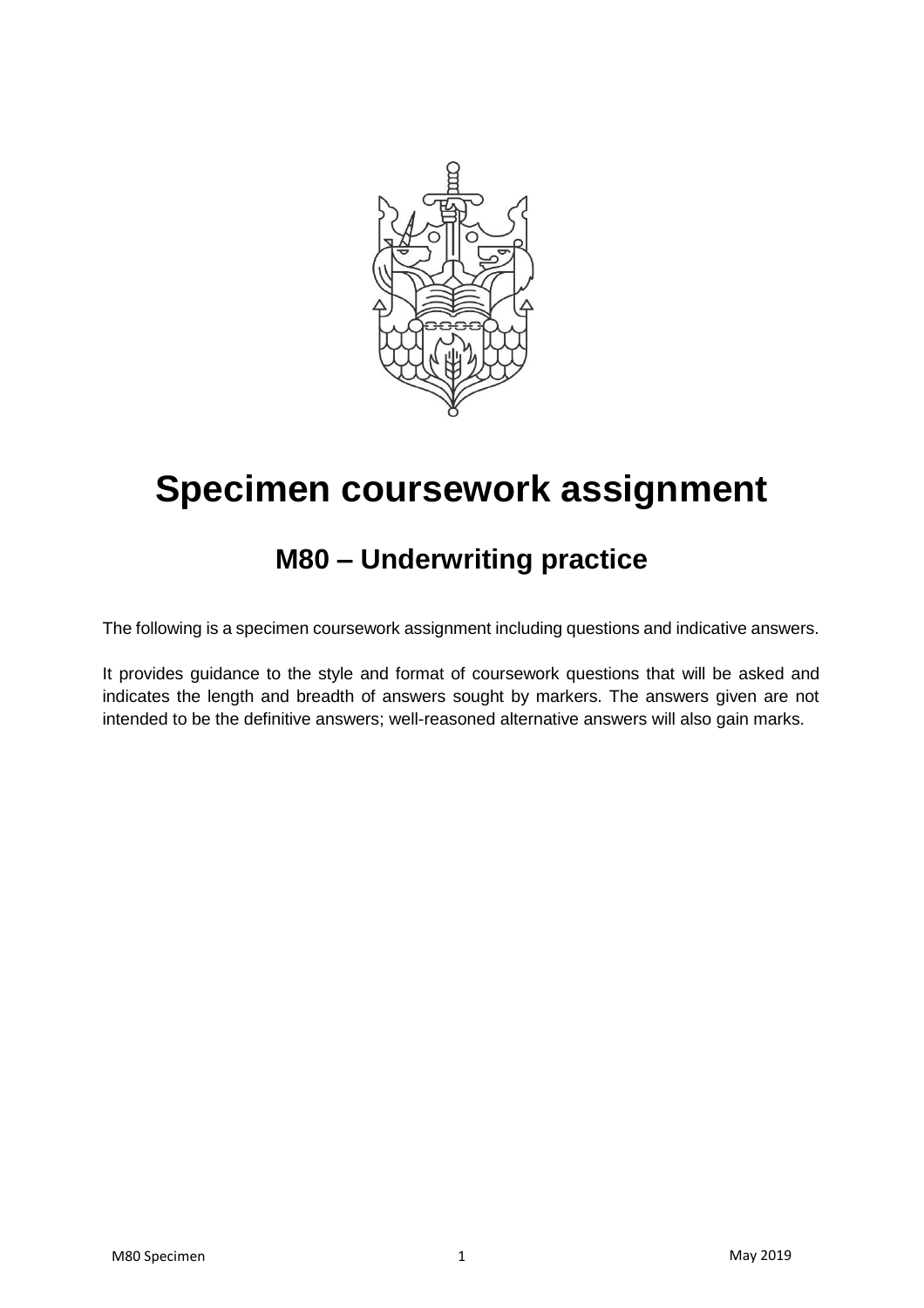

#### **Contents**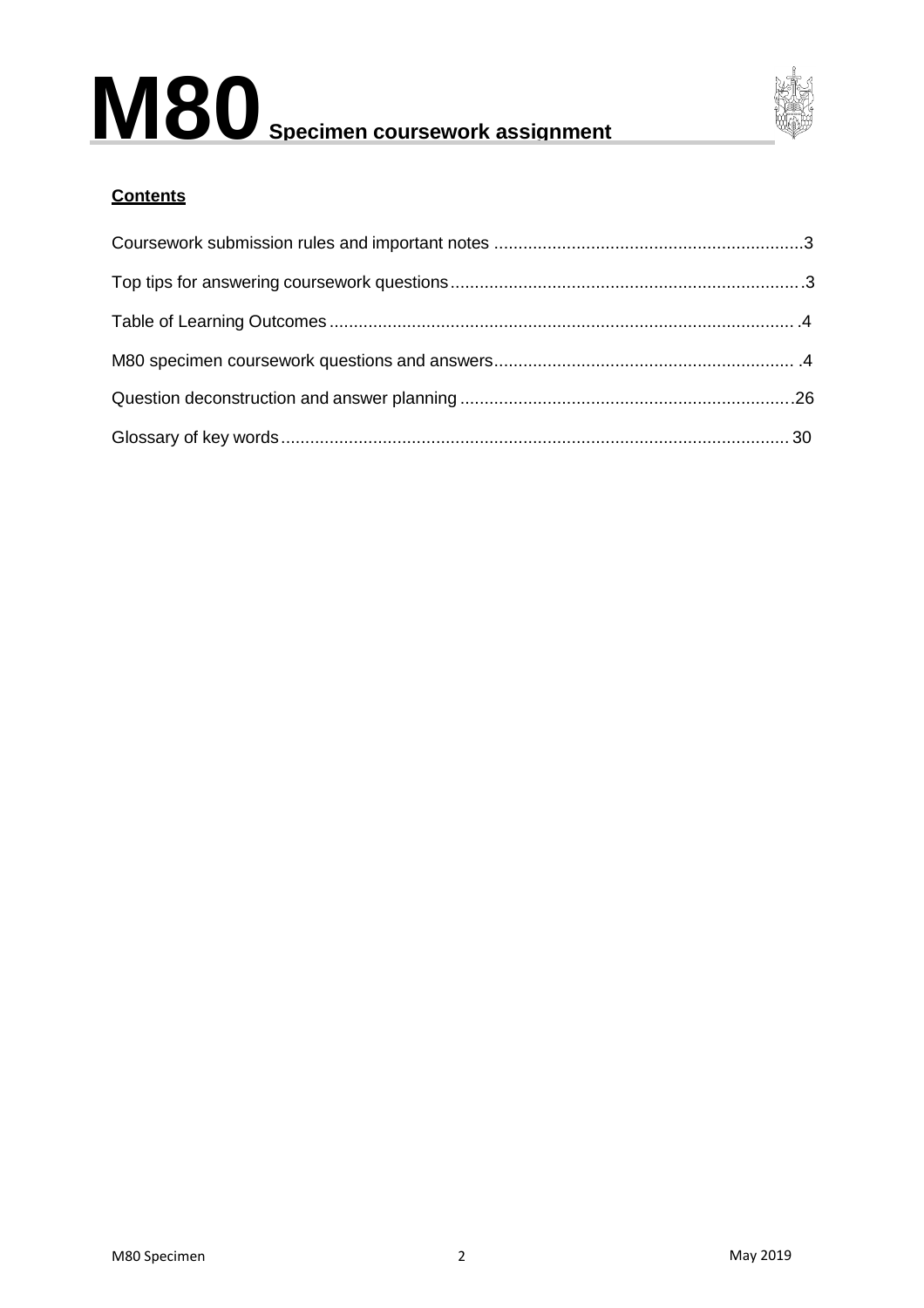

#### <span id="page-2-0"></span>**Coursework submission rules and important notes**

Before you start your assignment, it is essential that you familiarise yourself with the *Coursework assessment guidelines and instructions* available on RevisionMate.

This includes the following information:

- These questions must not be provided to, or discussed with, any other person regardless of whether they are another candidate or not. If you are found to have breached this rule, disciplinary action may be taken against you.
- Important rules relating to referencing all sources including the study text, regulations and citing statute and case law.
- Penalties for contravention of the rules relating to plagiarism and collaboration.
- Coursework marking criteria applied by markers to submitted answers.
- Deadlines for submission of coursework answers.
- You must not include your name or CII PIN anywhere in your answer.
- The total marks available are 200. You need to obtain 120 marks to pass this assignment.
- Your answer must be submitted on the correct answer template in Arial font, size 11.
- Answers to a coursework assignment should be a maximum of 10,000 words. The word count does not include diagrams however, it does include text contained within any tables you choose to use. The word count does not include referencing or supplementary material in appendices. **Please be aware that at the point an assignment exceeds the word count by more than 10% the examiner will stop marking.**

#### <span id="page-2-1"></span>**Top tips for answering coursework assignments**

- Read the Learning Outcome(s) and related study text chapter for each question before answering it.
- Ensure your answer reflects the context of the question. Your answer must be based on the figures and/or information used in the question.
- Ensure you answer all questions.
- Address all the issues raised in each question.
- Do not group question parts together in your answer. If there are parts (a) and (b), answer them separately.
- Where a question requires you to address several items, the marks available for each item are equally weighted. For example, if 4 items are required and the question is worth 12 marks, each item is worth 3 marks.
- Ensure that the length and breadth of each answer matches the maximum marks available. For example, a 30 mark question requires more breadth than a 10 or 20 mark question.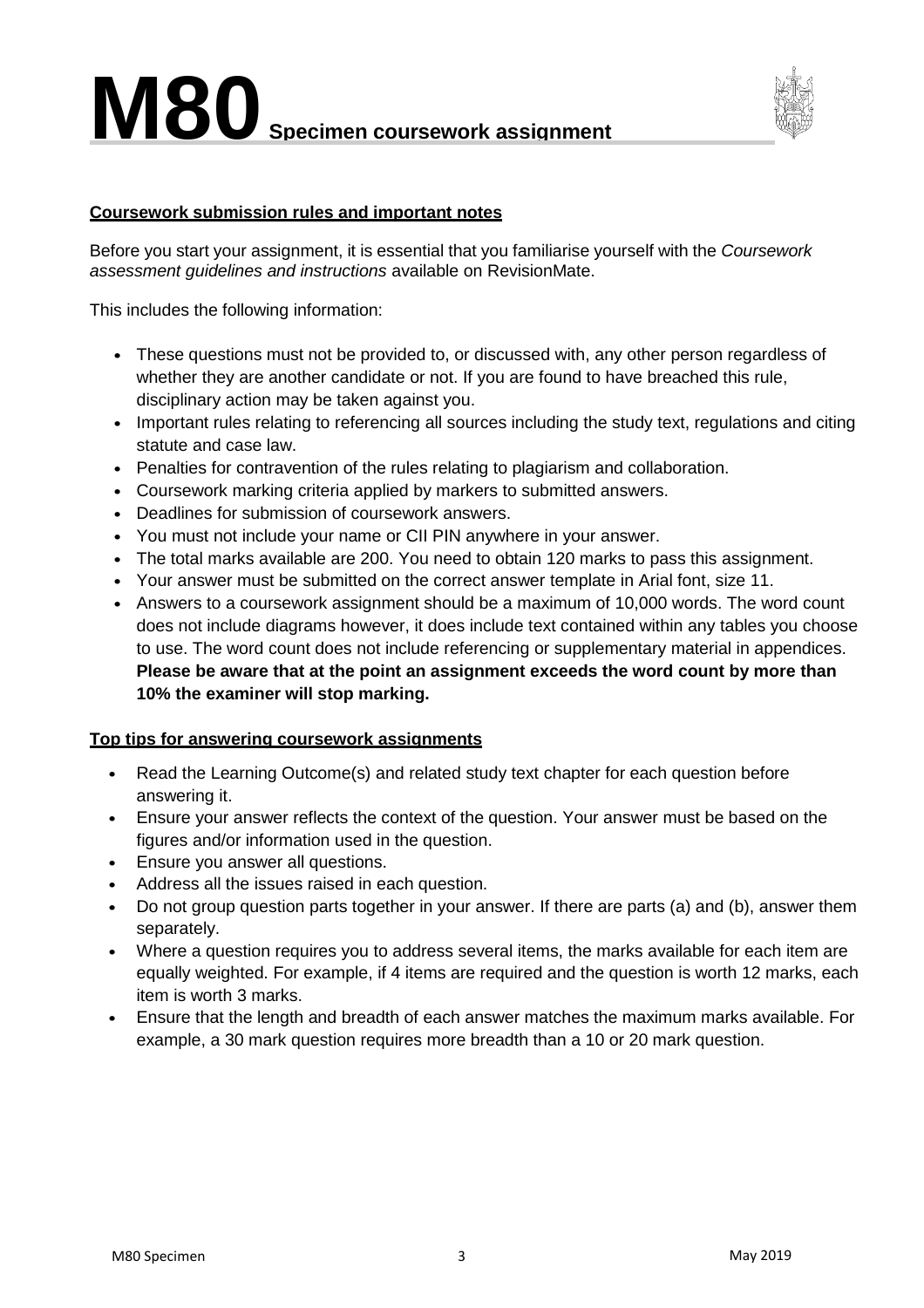



The coursework questions link to the Learning Outcomes shown on the *M80 syllabus* as follows:

| Question        | Learning<br>Outcome(s)                          | <b>Chapter(s) in the Study Text</b> | <b>Maximum marks</b><br>per answer |
|-----------------|-------------------------------------------------|-------------------------------------|------------------------------------|
|                 | Learning Outcome 1                              | Chapters 1 & 2                      | 10 marks                           |
| $\overline{2}$  | Learning Outcome 2                              | Chapter 3                           | 10 marks                           |
| $\overline{3}$  | Learning Outcome 2                              | Chapter 3                           | 20 marks                           |
| $\overline{4}$  | Learning Outcome 3                              | Chapter 4                           | 10 marks                           |
| 5               | Learning Outcome 4                              | Chapter 5                           | 20 marks                           |
| $6\phantom{1}6$ | Learning Outcome 4                              | Chapter 5                           | 20 marks                           |
| $\overline{7}$  | Learning Outcome 5                              | Chapter 6                           | 20 marks                           |
| 8               | Across more than one<br>Learning Outcome        | Across more than one chapter        | 30 marks                           |
| 9               | Across more than one<br>Learning Outcome        | Across more than one chapter        | 30 marks                           |
| 10              | Across more than one<br><b>Learning Outcome</b> | Across more than one chapter        | 30 marks                           |

#### <span id="page-3-0"></span>**M80 specimen coursework questions and answers**

#### **Question 1 – Learning Outcome 1 (10 marks)**

KB plc, a UK-based insurer, provides a wide range of personal lines products to UK-based customers.

Following a recent customer survey, it has become apparent that some customers do not fully understand the cover they have purchased. In the feedback provided by customers, they have also pointed out that they find some of the products very complex.

Consumer outcomes are defined by the Financial Conduct Authority (FCA) as important and they have specified standards.

(a) Identify **five** key actions that could be taken by KB plc to improve its customer outcomes.

(5)

(b) Explain briefly how these **five** actions relate to the FCA's consumer outcomes. (5)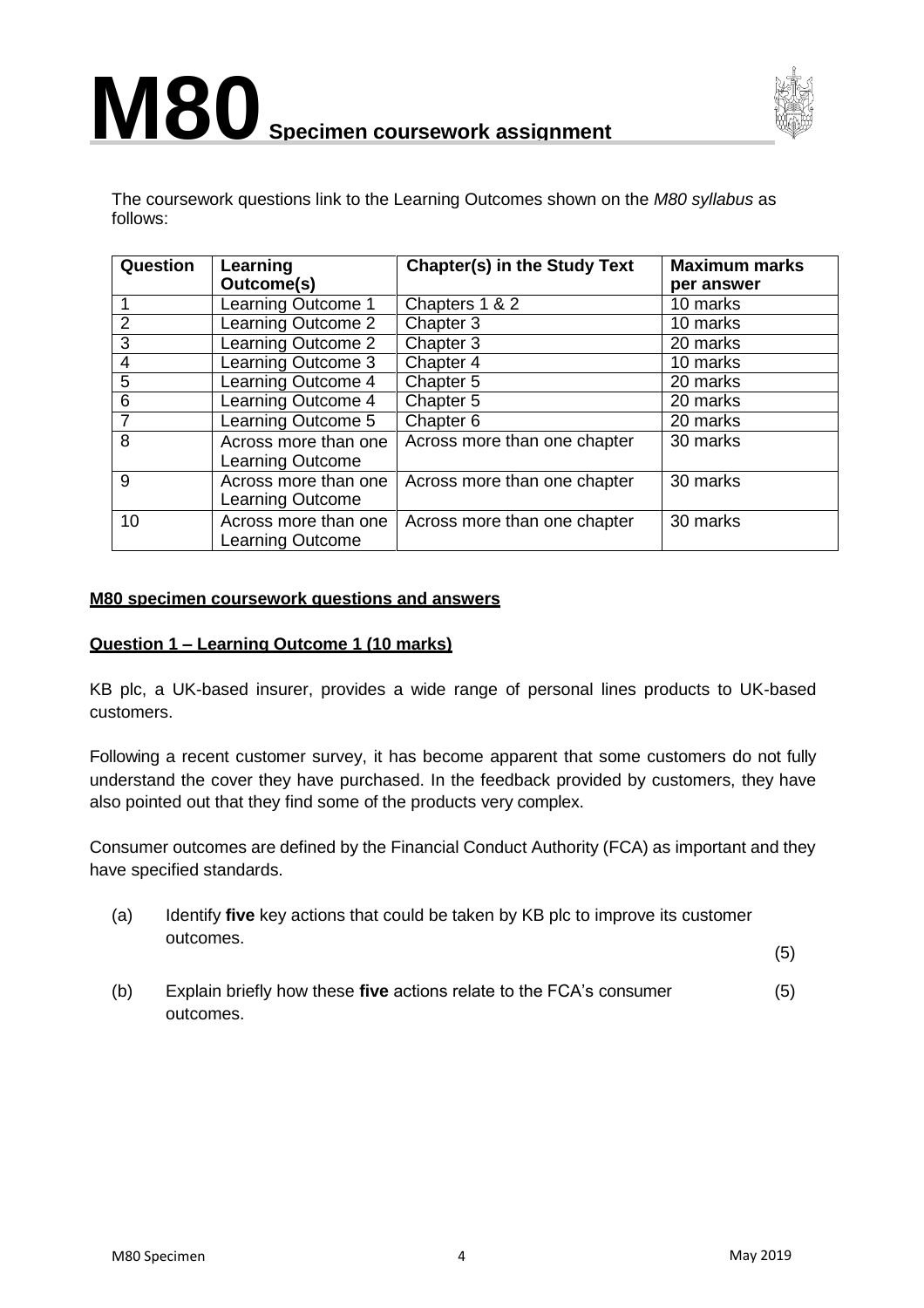

#### **Answer to question 1 (Learning Outcome 1)**

- $(a)$  In terms of KB plc (KB), customer outcomes are the perceptions of their customers during and after their insurance purchase. Five key actions that could be taken are:
	- **Review the product range**. Review the products to see if they are overly complex in comparison to the customers demand and needs. There should be a focus on the customers who have commented on the survey.
	- **Review staff training and competency (TC)**. Conduct a review of the account handlers dealing with the clients to ensure they understand the products themselves and can match customer requirements with the appropriate products.
	- **Review Product Information**. The product information we send out to clients in their policy documentation should be clear and easy to understand**.**
	- **Emphasise fair treatment of clients**. This may already be embedded in our culture, but this must be communicated to our clients so they too are confident that they will be treated fairly.
- (b) The FCA has three outcomes to which all regulated firms must work towards. These are summarised below:
	- All consumers should be sold products which meet their needs and they should be provided by firms they cantrust.
	- Markets should be stable and transparent on pricing information.
	- Firms should compete effectively in their market whilst the interests of their customers are at the heart of everything they do.
	- (CII study text, M80 Underwriting practice, 2018)

From these outcomes, the regulator places huge emphasis on the customer.

To provide the insurance industry with guidance as to how it could achieve and evidence TCF, a document named 'Treating Customers Fairly – towards fair outcomes for consumers' was published in 2006 (CII study text, M80 Underwriting practice, 2018).

The document identified six consumer outcomes.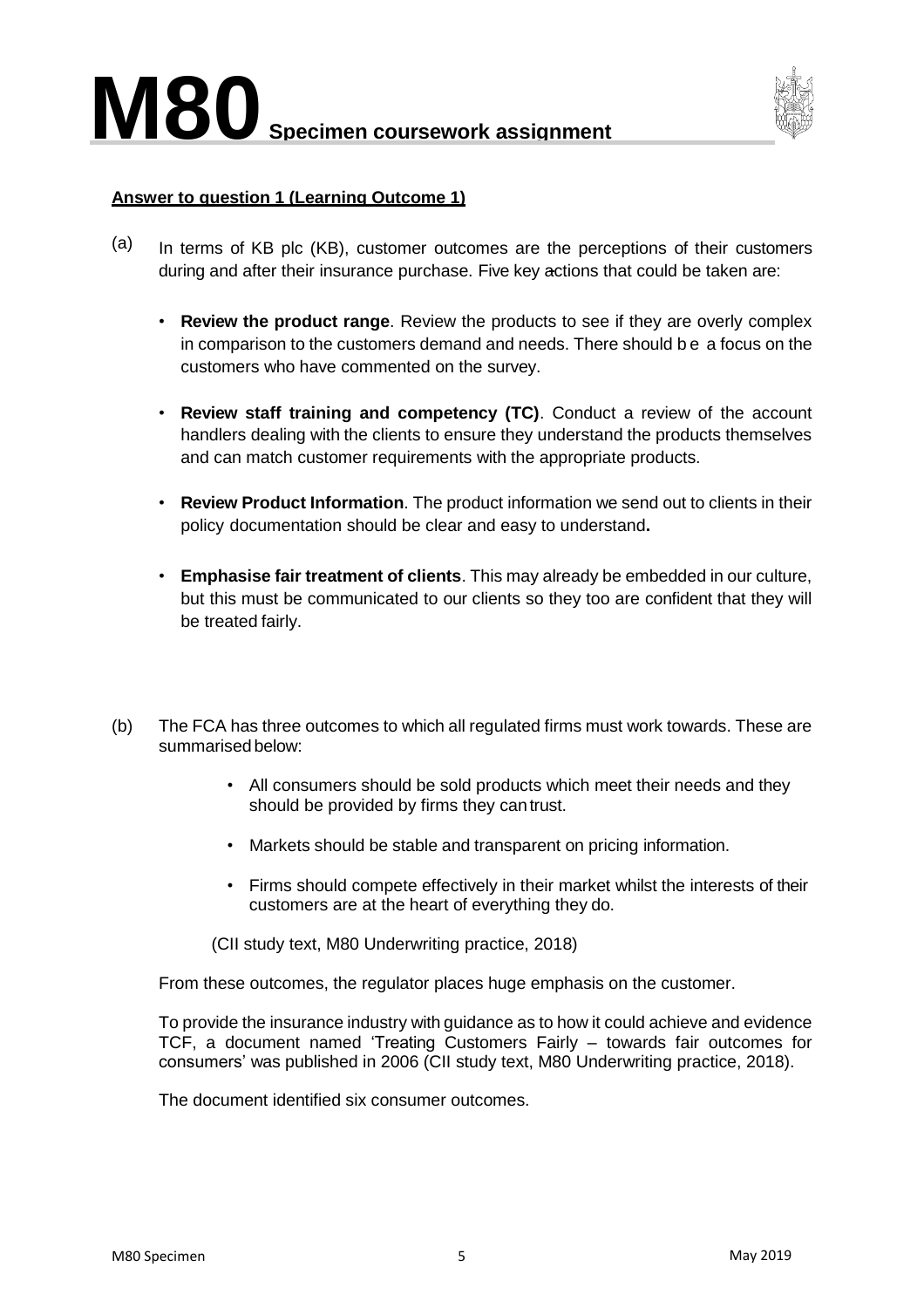

The actions listed above are all aimed in some way at meeting these six different outcomes. For example:

- Reviewing the product range aims to meet the FCA's consumer outcome 2 (products and services sold are designed to meet the needs of consumers) and outcome 5 (consumers are provided with products that perform as they have been led to expect).
- Reviewing staff competency contributes towards outcome 3 (consumers are provided with clear information and are kept appropriately informed). Reviewing product information also contributes to this outcome.

Reviewing the post sales process contributes to outcome 6 (consumers do not face unreasonable post-sale barriers).

#### **Question 2 - Learning Outcome 2 (10 marks)**

A comprehensive motor insurance policy was issued to Miss Jones for her car by HJ plc, a motor insurer. The policy includes various claim settlement options for loss of or damage to the insured vehicle and its contents.

Miss Jones reports to HJ plc a claim which arose from an electrical fault in the car's engine. The fault caused a fire which significantly damaged the car and its contents.

Explain briefly **five** steps you would take to review this account regarding young drivers making specific reference to risk, classification, terms and underwriting. (10)

#### **Answer to Question 2 (Learning Outcome 2)**

To improve profitability an analysis of the risk and claims data is required and then underwriting terms can be amended accordingly. The steps I would take are as follows:

#### **Step 1:**

I would first need to analyse the claims circumstances for the account. Trends can be spotted and then the appropriate underwriting terms and conditions applied.

**Step 2** - The customer database will identify drivers that are below the age of 30 and these can be divided into different age bands of  $25 -$  to 30, 21 to 24 and under 21. This will help identify where the highest risks are inthe young age group.

**Step 3** - The classification of motor vehicles also needs clarification. Motor cars are rated according to their group classification that is produced by the Motor Insurance Repair Research Centre (CII study text, M80 Underwriting practice, 2018).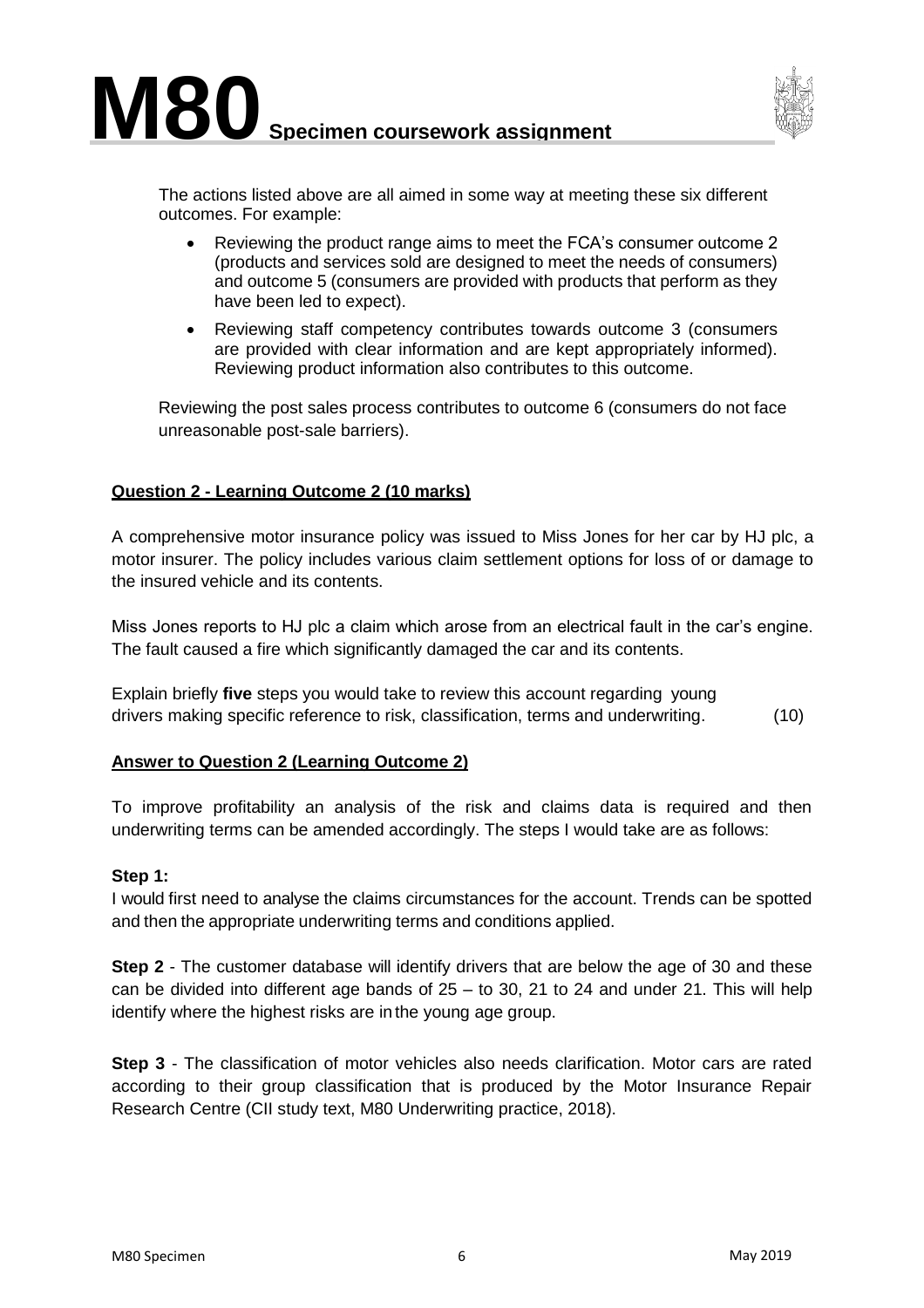

The group rating considers the repair costs, cost of parts, performance, security and value. This will help to see if the account has an even spread of risks.

**Step 4 -** Having identified the age groups and the car classifications, DF plc can combine this data and identify cover restrictions. For example, it could restrict the car groups for certain age bands. Additional premiums can be charged or an increased policy excess could be introduced.

**Step 5 -** Drivers considered the highest risk are the most likely to have driving endorsements. Restrictions to the use of a vehicle, increased premium or excess, or a combination of both can bring to the attention of the driver the higher risk they pose (CII study text, M80 Underwriting practice, 2018).

By conducting a detailed analysis of the driver data and the vehicle they are using, appropriate terms and premiums can be applied. This will improve the profitability of the account.

#### **Question 3 - Learning Outcome 2 (20 marks)**

PT plc (PT), an insurer, writes both personal lines and small commercial business lines on a direct basis. PT's investors have agreed to support a significant growth strategy over the next five years. PT is now considering increasing its product range to write larger commercial risks and is reviewing its distribution strategy.

(a) Describe the potential impact on the structure and organisation of PT if a new product range is adopted and the distribution method changed.

(10)

(b) Explain the impact on the pricing model if PT decides to distribute its products through an intermediary.

(10)

#### **Answer to Question 3 (Learning Outcome 2)**

(a) Any change in the product range and distribution method will have a considerable impact on the way PT is structured and organised. (CII study text, M80 Underwriting practice, 2018) Currently PT distributes its products (personal lines and small commercial) direct with customers. If PT now wants to write larger commercial risks they are unlikely to be able to do so by retaining their current distribution model and will need to sell large commercial risk products either through the intermediary channel or through a delegated authority. This is because large commercial businesses have diverse needs and are, therefore, more complex in terms of their requirements. 85% of all commercial insurance business in the UK is transacted through an intermediary.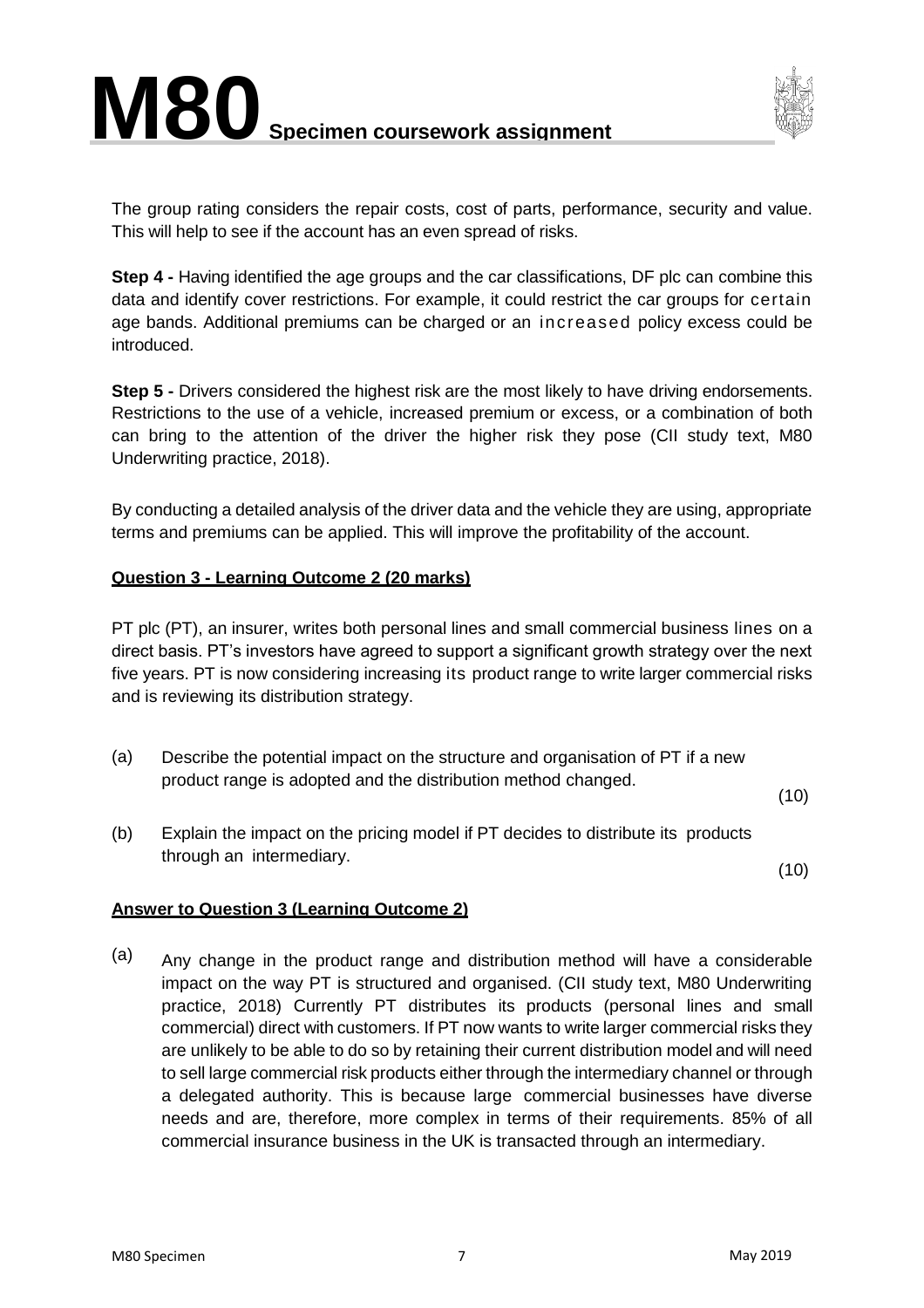



Although the intermediary will employ staff with very specific areas of expertise who will interact directly with the client and understand the nature of the risks involved, PT will still need to employ specialist underwriters, claims staff and experts who will be able to design and price their new product range appropriately to ensure the optimum balance of cover and price is achieved in line with PT's business and underwriting strategy and goals.

Support staff will need to be employed to correctly market and manage the new operation. Broker development staff will need to be employed to manage the relationship between the intermediaries and PT's underwriters.

Staff involved in the operation of larger commercial risks, distributed through intermediaries, do not need to have client facing skill sets as they will not be dealing with clients. They will deal, on a day to day basis with intermediaries and those involved with the management of claims. Therefore, the training and competency needs of staff will be quite different. It is likely that PT will need to employ staff with very different experience and skills. PT will need to ensure their staff remain fully trained and competent in a much more diverse range of sectors. The emphasis will be on technical knowledge rather than the softer, people skills, of the existing employee base.

(b) There will be an impact on the pricing model if PT decides to distribute products through the intermediary channel. The cost of hiring additional staff and experts from a diverse range of sectors will need to be reflected in the pricing structure, along with the increase in expenses for hiring experts such as surveyors, who will need to conduct quite complex site surveys for underwriting purposes, for example.

In addition, commissions will need to be paid to intermediaries to encourage them to bring their clients to PT. Additional expenses such as assisting intermediaries with marketing costs and documentation will need to be factored in to the pricing equation.

Clearly the pricing models for direct and intermediary business differ significantly. The net or pure price of a risk is derived from the summation of:

- The claims cost andexperience.
- Any extensions to cover or individual modifications depending on the demands and needs of a very complex risk (as negotiated by intermediaries with differing influences).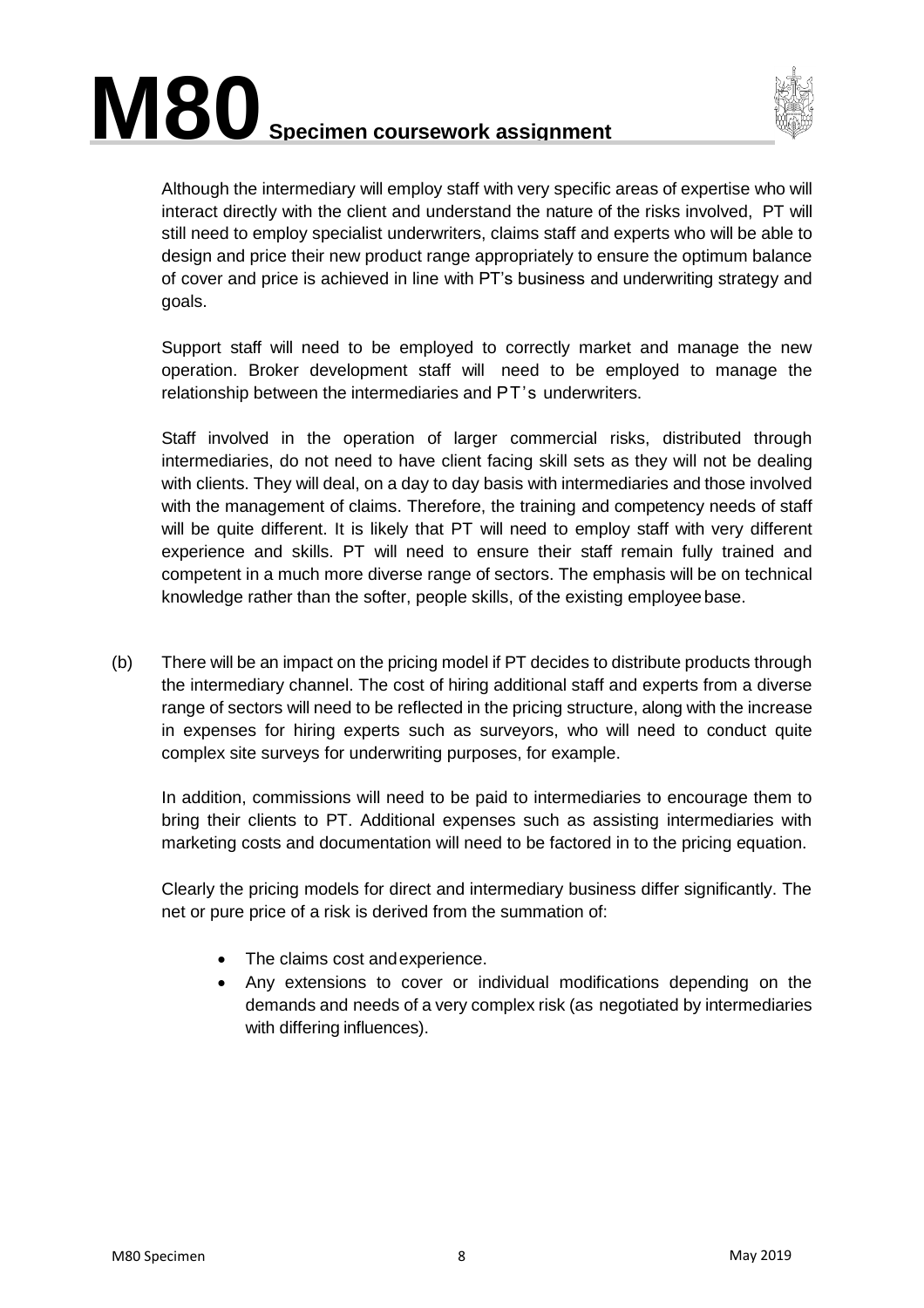



- The expense and commission issues discussed above (which differ according to the role played by the intermediary and potential by the scale of commission offered by PT to their supporting intermediaries).
- The intermediary distribution methodology (e.g. is the product distributed through a scheme or delegatedauthority).
- Staff costs and expenses and reinsurance costs.

Another key consideration in terms of pricing is the cost of reinsurance and the expertise required to source and manage appropriate reinsurance in a new risk area with a new distribution philosophy.

Finally, there will be an impact, either positively or negatively on the cost of professional indemnity and E&O insurance premiums and the limits of cover required if distributing products through intermediaries. This will have a knock-on effect on product pricing.

#### **Question 4 - Learning Outcome 3 (10 marks)**

You are the lead underwriter in a project which launched a new product where no historical data existed. The senior management team are keen that the emerging claims experience is fully considered in the underwriting criteria, policy terms and conditions.

Explain how the emerging claims experience should be used to improve the product's future development and performance, identifying any potentialproblems.

(10)

#### **Answer to Question 4 (Learning Outcome 3)**

A significant factor to be considered when underwriting and determining the right price to charge (in line with the profitability goals and underwriting strategy) for any risk, is the statistical analysis of past claims experience.

When designing a new product, it is extremely difficult to make sure that the cover and pricing are optimised, due to the lack of statistical data to review. Therefore, emerging claims experience becomes essential in ensuring price and cover can be adjusted to achieve the underwritinggoals.

Here, the claims team must work very closely with the underwriting team in ensuring feed-back is timely, appropriate and accurate. There is a danger than too much is drawn from early analysis. An accurate picture, with appropriate conclusions cannot be drawn until the volume of claims data allows trends to be identified and understood and the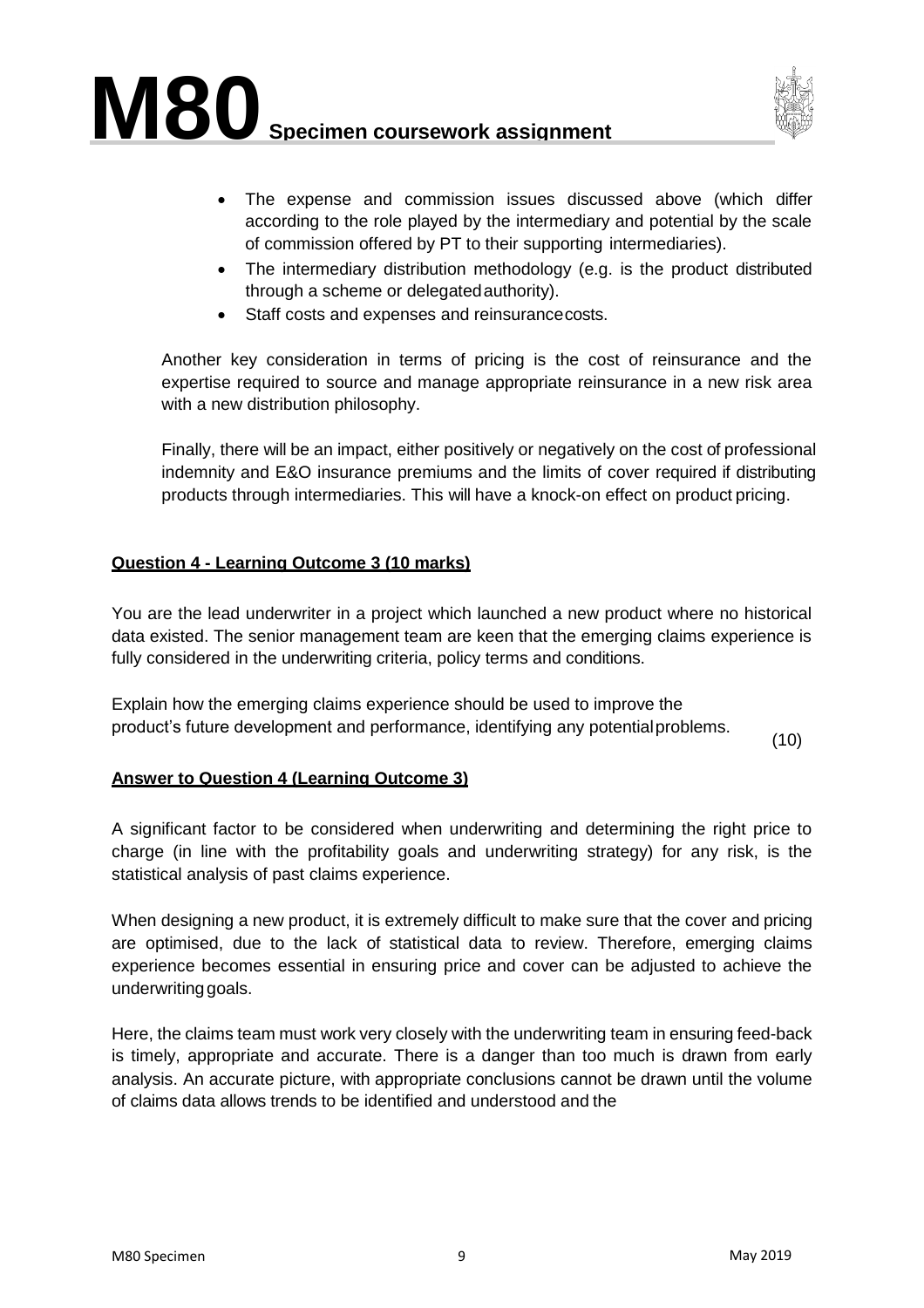



cover and price of the product adjusted accordingly. Single event, large losses are likely to skew claims data analysis leading to incorrect conclusions.

Extrapolation of data and the use of statistical tools (average, frequency etc) and tools such as the law of large numbers can all help make prediction more robust (CII study text, M80 Underwriting practice, 2018).

In this way, the initial product is molded by the claims experience and the underwriting profitability is maximised by reviewing the claims data to see where spikes in the trends are coming from. This allows the underwriting team to try to adjust their strategy to fit the most profitable areas and minimise taking on risks which are burning too high.

It should be noted that introducing a new product should be a long-term strategy and, due to investment costs, it may not be profitable in the early years; however, there may be pressure to prove the original product plan was profitable.

#### **Question 5 - Learning Outcome 4 (20 marks)**

MF plc, a UK-headquartered insurer, has offices in ten countries. When reviewing its claims data, MF plc carefully considered the following:

- Credibility of the data
- Segmentation of data
- Changes in inflation rates

Despite these considerations, discrepancies and inaccuracies in claims forecasts have arisen.

Explain **three** others internal and **three** other external factors that MF plc should also consider improving claims cost forecasts.

(20)

#### **Answer to Question 5 (Learning Outcome 4)**

Understanding claims data and accurately forecasting claims performance is essential to the correct pricing of an insurance product and the cover incorporated. This will also, therefore, affect the ultimate profitability of any insurer. In this case, MF plc (MF) is a multinational insurer and the claims forecasting is even more complex due to cross-border issues.

In addition to ensuring the credibility of claims data, correct segmentation of the claims data and taking into consideration changes in inflation rates, there many internal and external factors which MF need to consider.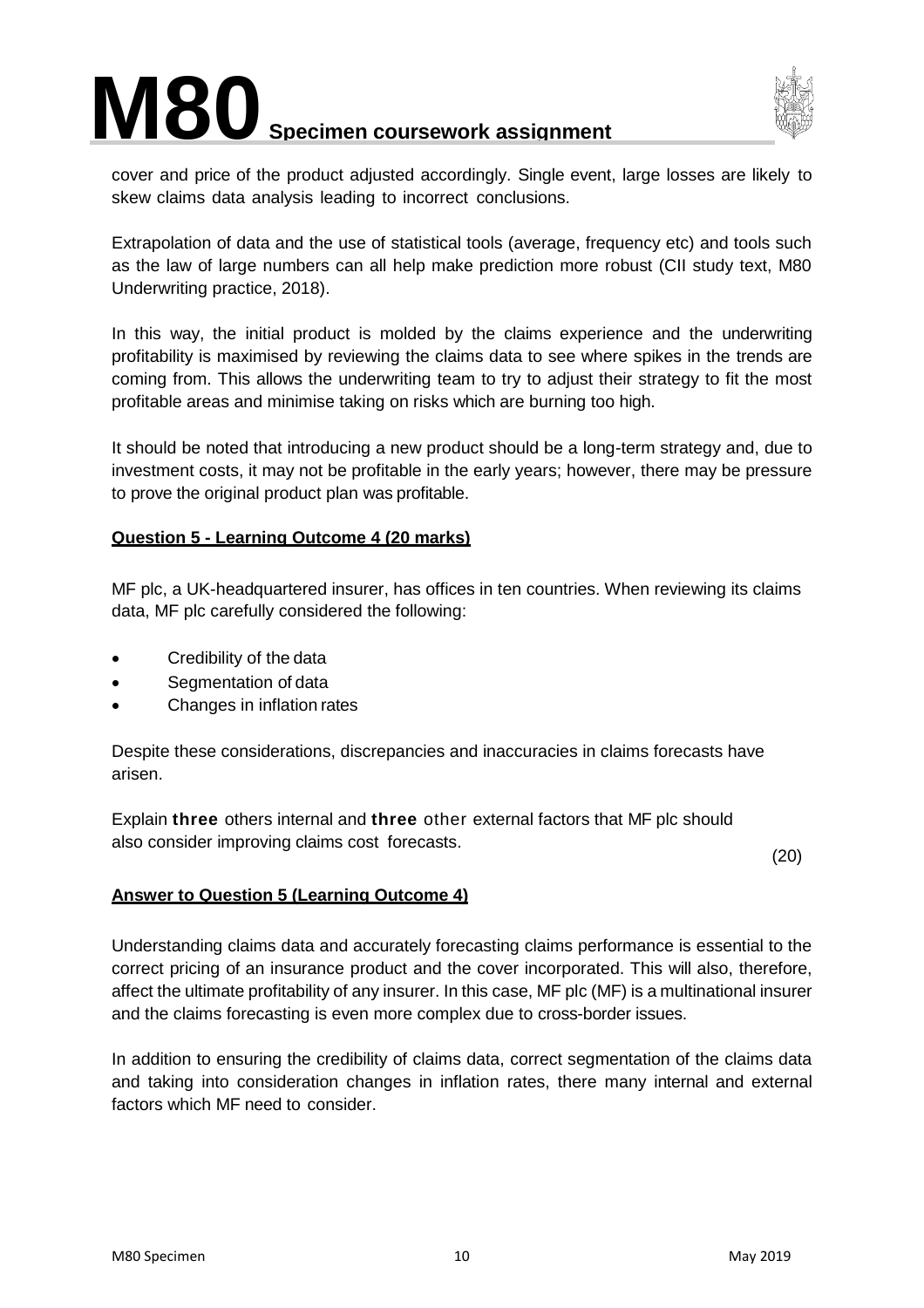

This will ensure that their claims forecasting remains accurate and, therefore, credible and useful information is generated to feed back to the underwriting and pricing teams.

#### **Internal Factors**

Internal factors are those over which MF has control. These include:

- **Changes in cover or limits**. Any change in the cover, excess or deductible taken or policy limits granted will influence the claims experience. The original claims forecast will be based on out of date parameters and so the claims data will differ from that expected. This can mean the claims data is better or worse, depending on what was granted by the underwriter.
- **Reserving inaccuracies**. Any change to the reserving philosophy will have an impact on claims experience. Claims reserving decisions must be fully understood to allow data to be correctly interpreted. There is also the risk of backlogs and out of date reserves may skew thedata.
- **Risk management**. Changes in risk management practices will clearly alter the expected claims result. This can be either an internal factor (For example where the underwriters have imposed a requirement for a new sprinkler system to be installed), or external, where the insured has undertaken a risk improvement under their own initiative. If the insurer is not told of any such improvements its claims forecast is likely to be inaccurate.

#### **External Factors**

External factors are those MF has no direct control over. They include the following:

- **Changes in exchange rates.** Exchange rate fluctuations have impact where claims are paid across national borders. In the case of MF, where claims are paid from the UK to other countries, exchange rate changes from the time when claims were forecast will have an impact and it is hard to accurately forecast future market rates.
- **Frequency of loss.** Frequency is the number of losses over time. The longer the time the more accurate future losses can be predicted. Depending on the class of business written, frequency can be measured by calculating the number of losses by other factors, such as number of vehicles for motor fleet cover, or wage roll, turnover or sum insured as the basis for the same calculation. Changes in the economic climate will have an impact on the frequency of loss.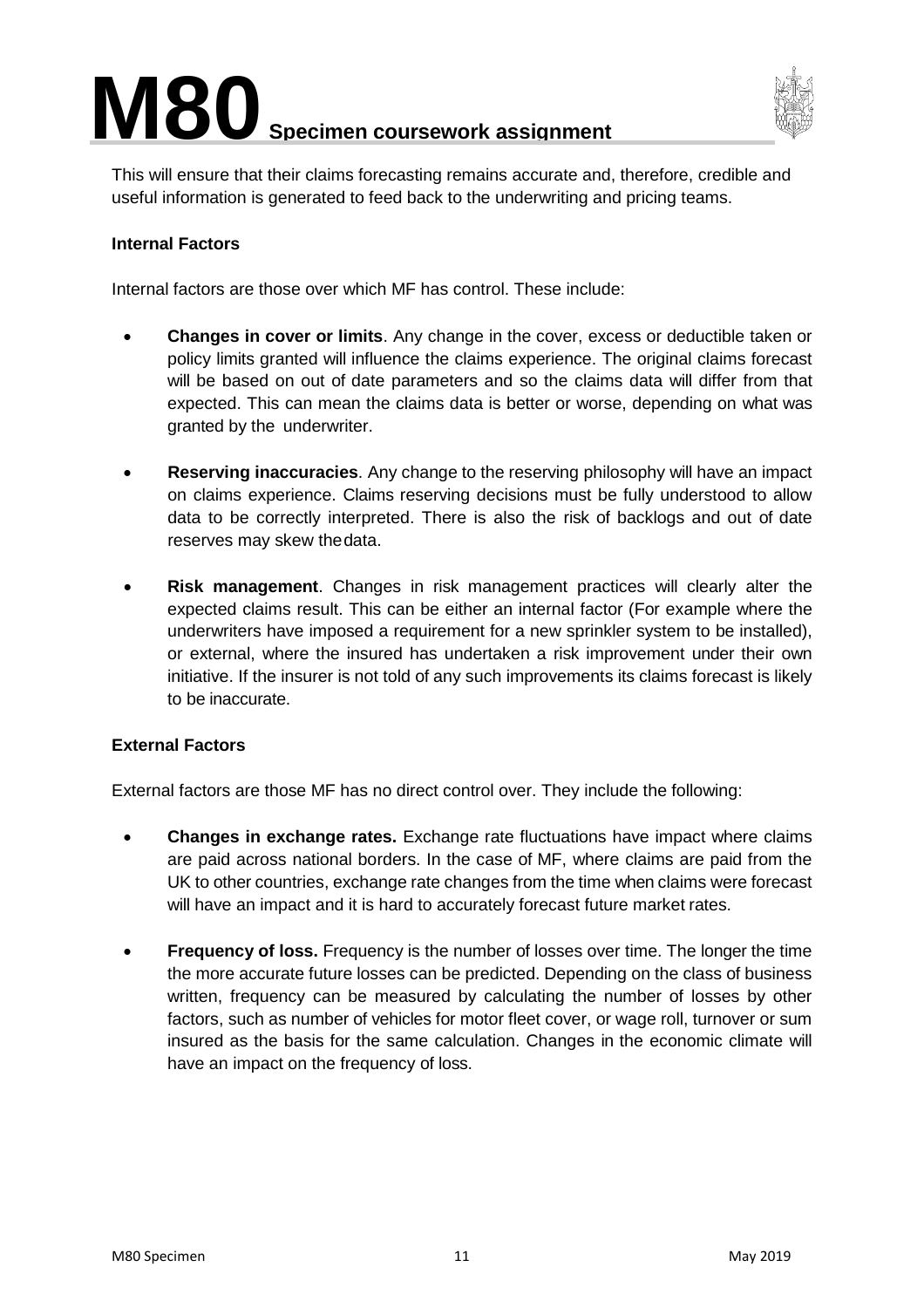



**Severity.** This is the size of loss and can be very hard to predict. Catastrophe losses where they occur may be very difficult to predict or take account of. However, MF could benchmark against the market to understand if the severity rates are 'normal' or part of an issue with their underwriting. (CII study text, M80 Underwriting practice, 2018)

In addition to the above, claims procedures may need updating to take account of legal changes, working practices, updated crime rates, emerging risk and changes in the economy.

#### **Question 6 - Learning Outcome 4 (20 marks)**

You are the lead property underwriter for CR plc, an insurer. A risk which has not made an underwriting profit for the last three years is due for renewal. You have agreed to underwrite the risk again.

Describe the four **main** pricing elements that you would consider when setting the premium and explain how **each** element could contribute to profitability. (20)

#### **Answer to Question 6 (Learning Outcome 4)**

There are four main pricing elements to consider when establishing a premium – Risk premium, expenses, profit and ROCE (CII study text, M80 Underwriting practice, 2018). In relation to this renewal, where there has been no underwriting profit for the last 3 years, those pricing elements are described below, together with an explanation of their contribution to the profitability of CR plc:

#### **1. Risk Premium**

The risk premium is the total expected cost in claims allowing for all eventualities. The underwriter's task when setting the appropriate risk premium is to analyse the risk being offered and to forecast future claims costs. Therefore, to be profitable, either the overall premium increases or the risk decreases through effective underwriting and cover adjustments. The only other thing that might affect risk premium and ultimate profitability is that the client has carried out risk management to improve the risk. Risk management improvements can be imposed by the insurer or completed on a voluntary basis.

We may decide to dictate terms which require certain risk improvements to take place (for example a sprinkler system to be installed or an updated security enhancement).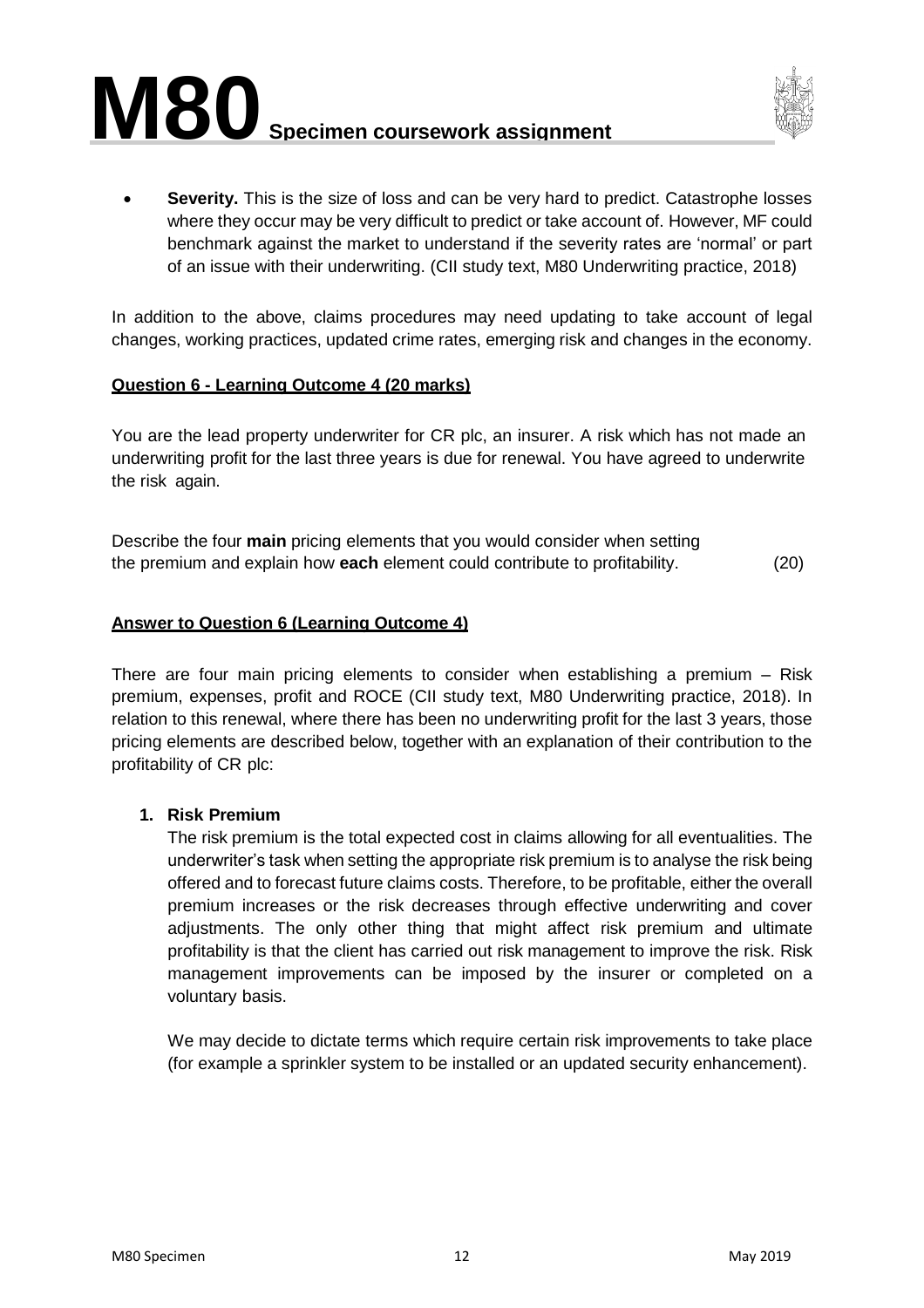



The new, higher premium could be offered on the basis that the loss ratio has been poor. It is quite likely that the client would accept a certain level of increase as it may be quite hard to get competitive terms elsewhere based on the loss experience. However, in a soft market there may be other underwriters who may be very happy to write this risk at this premium level and so any increase should be balanced against the risk that the client maynot renew.

If the client has undertaken risk improvements, or if we as an underwriter limit the cover or impose exclusions and risk improvement requirements, then the potential cost of future claims is reduced and the risk premium will also be reduced as risk premium is the sum of the ultimate cost in claims plus an allowance for the degree of uncertainty attaching

At each renewal, the underwriter must reconsider exposure, subject matter, scope of cover, rating factors, claims experience, large losses and possible future issues which may arise (CII study text, M80 Underwriting practice, 2018). Understanding these elements helps the underwriter understand the risk in a more structured way.

#### **2. Expenses**

Expenses contribute to the overall premium and play a considerable part in the profitability of the business. Some expenses can be controlled on a case by case basis. However, some expenses are fixed.

If the risk premium is higher than previous years the overall premium will have to increase and this may mean the client does not renew. However, if costs can be controlled, this may reduce the overall premium without effecting profitability.

There are many expenses to consider:

- **Fixed expenses:** these relate to processing costs and are independent of the size or complexity of the risk. Fixed costs will include staff, buildings and IT costs. It is almost impossible to influence fixed expenses on an account unless it is so large it can be handled on its own.
- **Variable expenses**: these are those which are incurred in running the account such as site visits, surveys and servicing for instance. It may be possible to reduce variable expenses by, for example, surveying less frequently.
- **Claims-handling costs**: these may be reduced by reviewing loss-adjuster expenses, having less site visits and having fewer audits. If there is a high claims frequency a larger excess may help to reduce the claims handling cost.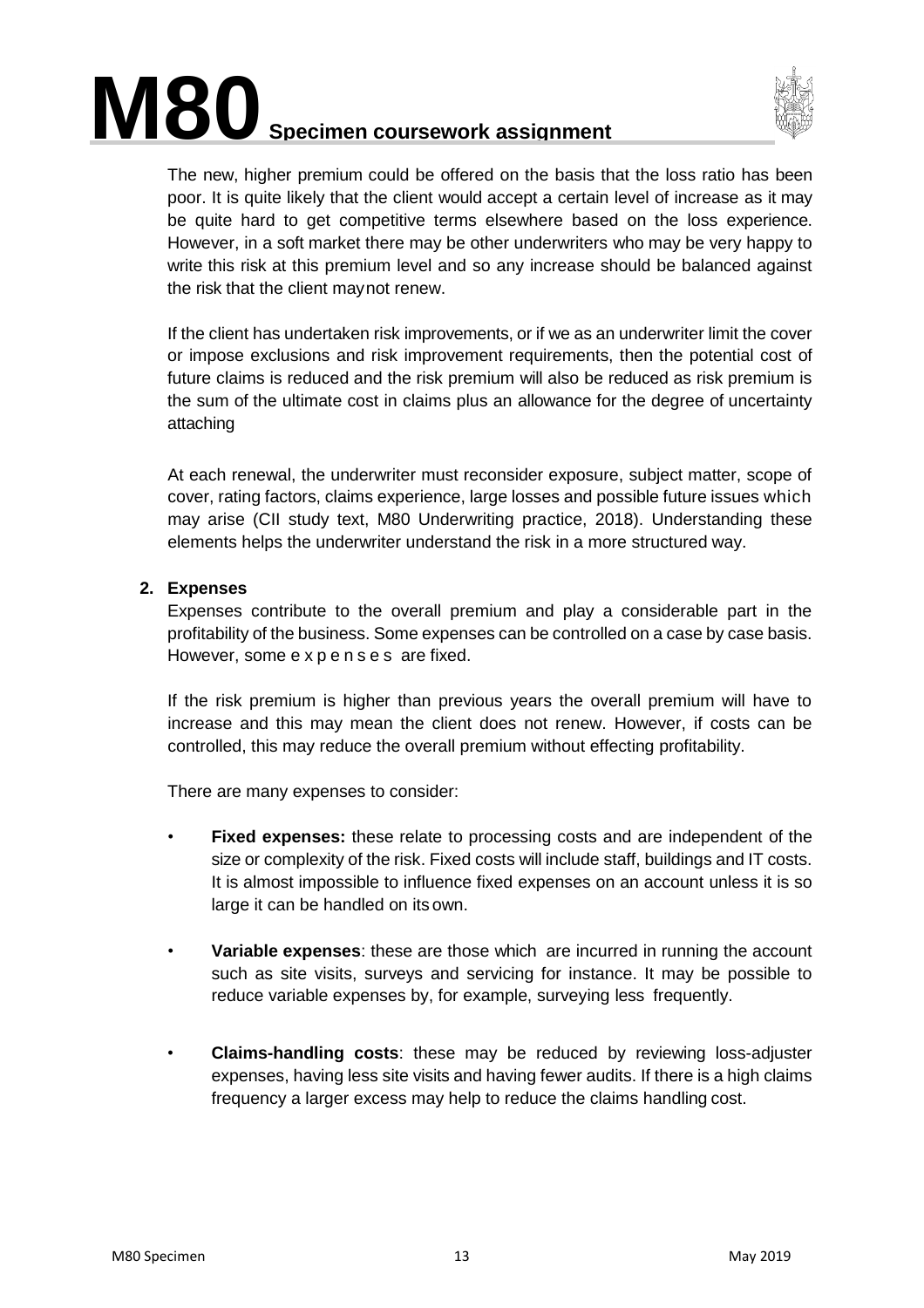

- **Reinsurance costs**: these may be reduced if an improved deal can be negotiated with our reinsurers. Reinsurance can be expensive and if a better deal can be obtained then this saving can be put back into profitability. However, this is unlikely to happen in this instance as it is only one account. If appropriate, a review of the facultative arrangements can take place to see if the costs can bereduced.
- **Intermediary Remuneration:** all commissions need to be built into the premium and should be fair. It may be possible to negotiate a reduced premium if the broker is keen to retain business where the premium increases to the extent that a client may look for another intermediary. This would be especially so for a risk which has made losses for such a long period.

#### **3. Profit**

Clearly, insurers are in business to make a profit for their shareholders. Profit must be factored into the overall premium and is very closely linked to loss ratio. A good loss ratio, where the actual losses incurred are less than the risk premium, will result in a profit. A poor loss ratio, as has been experienced for the last three years, will use capital reserves rather than add to them or allow the insurer to pay a dividend to shareholders from the profit generated.

#### **4. Return on capital employed (ROCE)**

The insurer could still make a profit even if there was an underwriting loss as the premium charged could be invested and the profit from the investment could make up for any underwriting loss (CII study text, M80 Underwriting practice, 2018).

#### **Question 7 - Learning Outcome 5 (20 marks)**

You are the lead property underwriter for XJ plc, an insurer. An intermediary has presented you with a risk involving two recently constructed warehouses on the same industrial site. The warehouses are 100m apart from each other and close to a river. There is open space between the two warehouses.

Explain and justify the factors that you should consider when considering potential aggregation of this risk.

(20)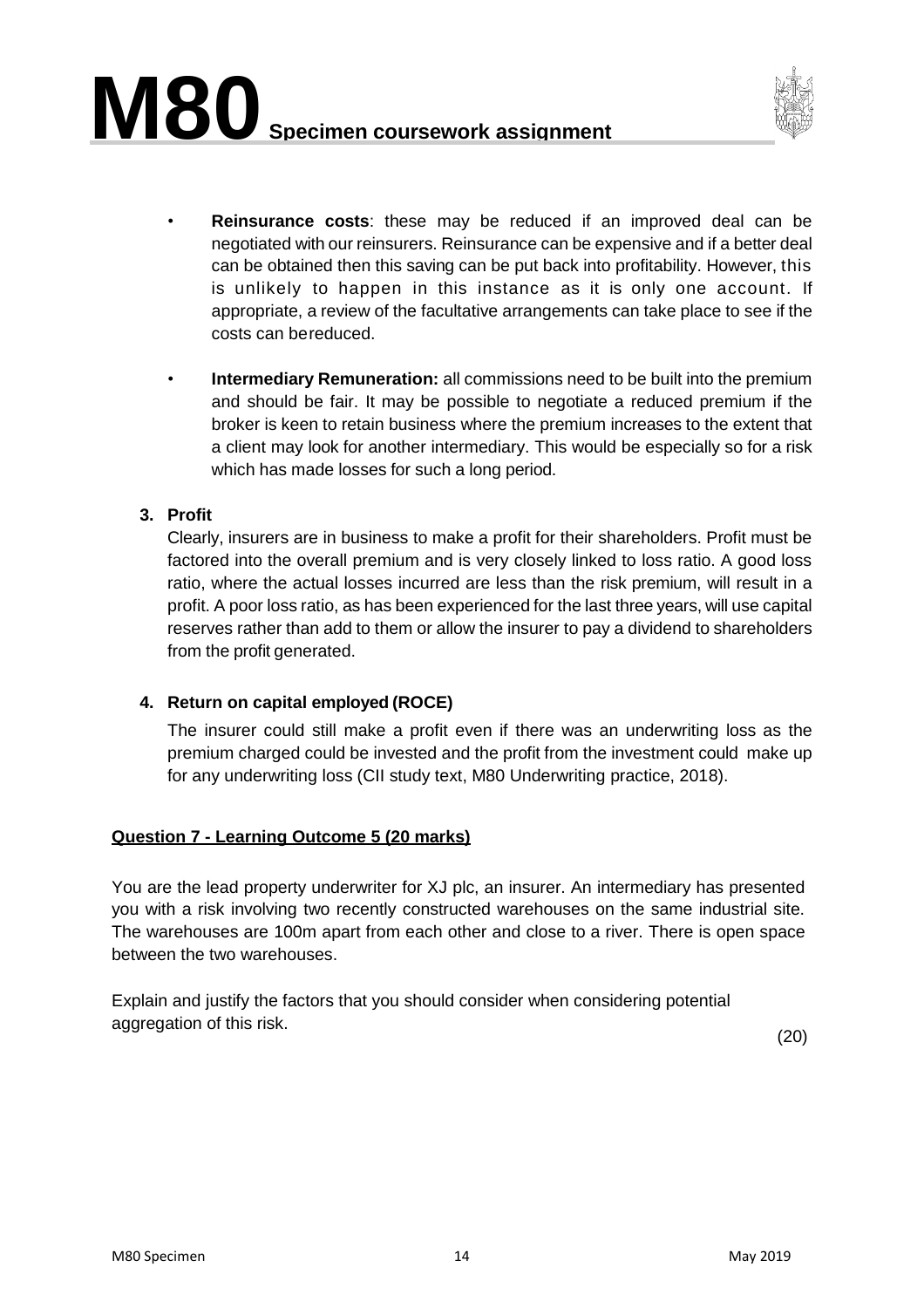

#### **Answer to Question 7 (Learning Outcome 5)**

The term, aggregation relates to an accumulation of insured risk, which may expose a single insurer to more than one claim arising from a single cause of loss. (CII study text, M80 Underwriting practice, 2018) It is very important for insurers to fully understand and assess the risk of aggregation and not simply to view each risk in isolation. An insurers approach to aggregation will form a key part of their underwriting strategy.

In this case, as the lead property underwriter, a possible approach would be to create a table listing all the classes of business insured in one column, next to each class, list what is being insured and then in a third column to list the nature of potential aggregation. Where sums insured and limits are known, they could be added to the table resulting in a clearer understanding of the aggregated values and a clearer picture of the overall risk. (CII study text, M80 Underwriting practice, 2018)

The issue here is not with the individual risks themselves, it is the fact that we would be underwriting both risks on the same site. This could cause issues with our underwriting strategy depending on the estimated maximum loss (EML) as it could be that the risk is too large for our strategy. We would need to consider carefully the risks in both warehouses making sure that we fully understand all the risk factors and the interdependencies between both warehouses also ensuring that the overall risk would fit our risk acceptance criteria. We need to understand the losses covered and in what instances a loss will mean potential claims at both warehouses. Is there enough separation between the two warehouses to minimise fire spread? We would need details of the construction of the warehouses to consider how they would perform in bad weather and what the chances are of a total loss on both buildings. Does the space between them and the water limit the risk? This would all need to be accounted for in the aggregation calculation.

Depending on the geography we could put the risk data through a Catastrophe Model (CII study text, M80 Underwriting practice, 2018).

This is a complex tool which enables underwriters to see the chances of having a loss and the potential damage a loss would cause if it were to happen. They can put the model through various potential losses to see what the outcome would be. The model will allow for all risks to be inputted showing exposure across the entire underwriting book, which enables a far greater understanding of the business written and therefore the ability to adjust the underwriting strategy to compensate for perhaps too much business in one territory. We can also look at how much business is placed close to the watercourse as the models will allow you to plot distance to water from the coding in the models. This will enable us to see if the book of business could be prone to flooding and whether we should either stop writing business close to the watercourse or invest in extra reinsurance.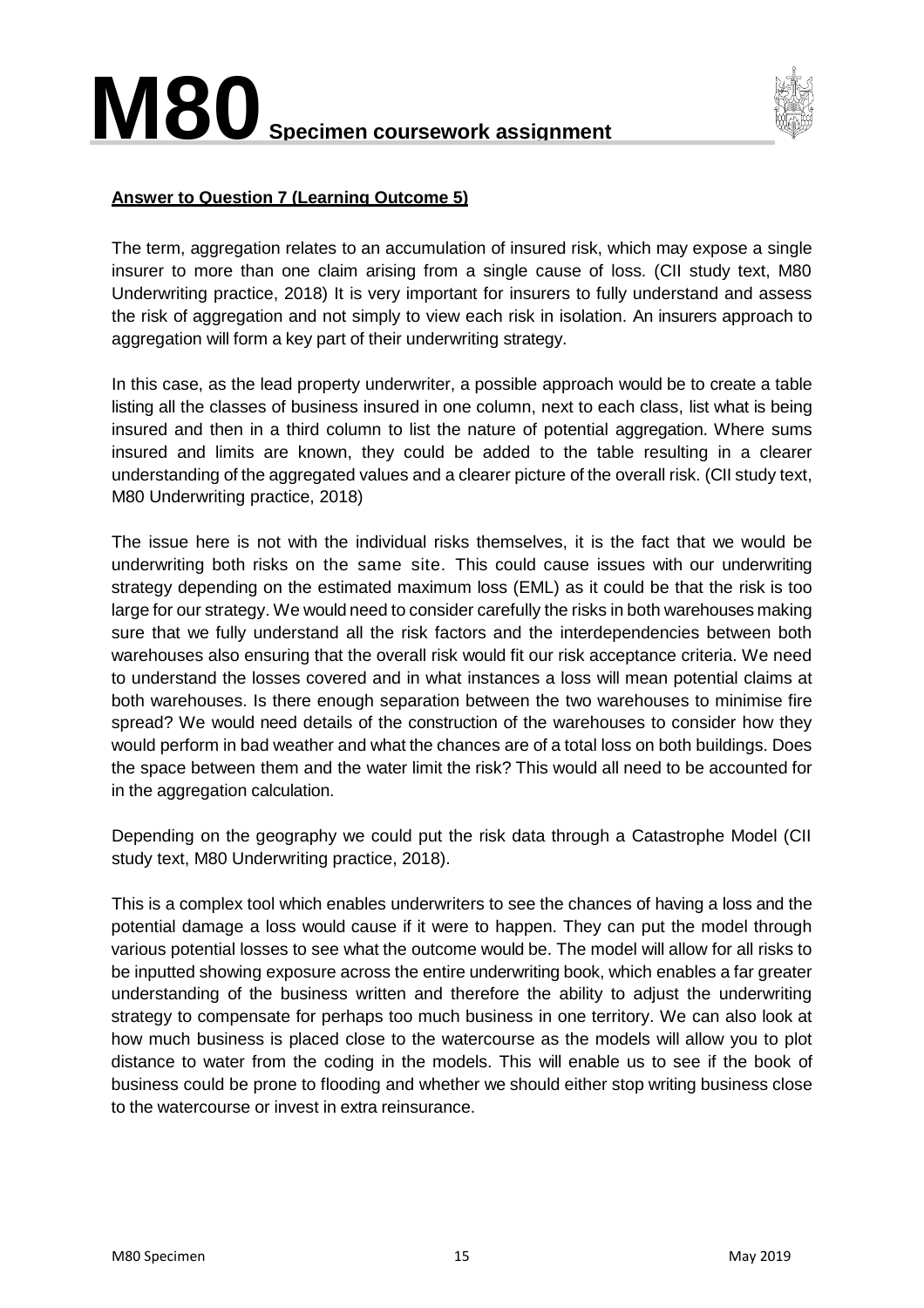



Furthermore, the modelling allows the underwriting book to be analysed to make sure that the reinsurances that were in place are still relevant. It may be the case that that a treaty reinsurance put in place at the start of the year, only has a certain limit for an area so if the business wishes to continue to underwrite in that area they must either self-insure or buy further reinsurance (probably facultative).

#### **Question 8 – Across more than one Learning Outcome (30 marks)**

You are an underwriter for NC plc, an insurer, and have been asked to cover a largeproperty risk. The risk, a warehouse where there are no aggregation issues has recently had a new sprinkler system installed. The property falls within your target market and seems to fit NC plc's underwriting policy of writing quality, well managed properties. However, the market is hardening and capacity is verylimited.

- (a) Explain the position of AB plc under the insurance policy they have issued. (12)
- (b) Explain how the underwriting considerations might differ if NC plc were operating in a 'soft' market.

(8)

(c) Explain how the cost and availability of reinsurance will affect your decision as to whether to cover the new risk.

(10)

#### **Answer to question 8 (Across more than one Learning Outcome)**

(a) The maximum capacity will follow from the underwriting strategy and will be documented in the underwriting policy, although it may vary depending on the nature and quality of risk; it is quite possible that a good risk like this one may have a higher maximum capacity (CII study text, M80 Underwriting practice, 2018).

The maximum capacity is the maximum amount of exposure NC plc (NC) are willing to accept for this risk. The amount, referred to here as the full value sums insured, will be expressed as a sum insured for the property and associated risks, but it can also be a limit of indemnity. The amount represents the considered potential of a claim and it needs to be calculated to see if it falls within the maximum capacity and whether there is enough capacity available to write the risk. NC must ensure they maintain enough assets to pay the claims as well as maintain specific levels of capital in accordance with the statutoryrules.

NC are likely to use one of two methods to calculate the maximum exposure and, therefore, determine whether they have sufficient capacity to accept the risk. These two methods are explained below: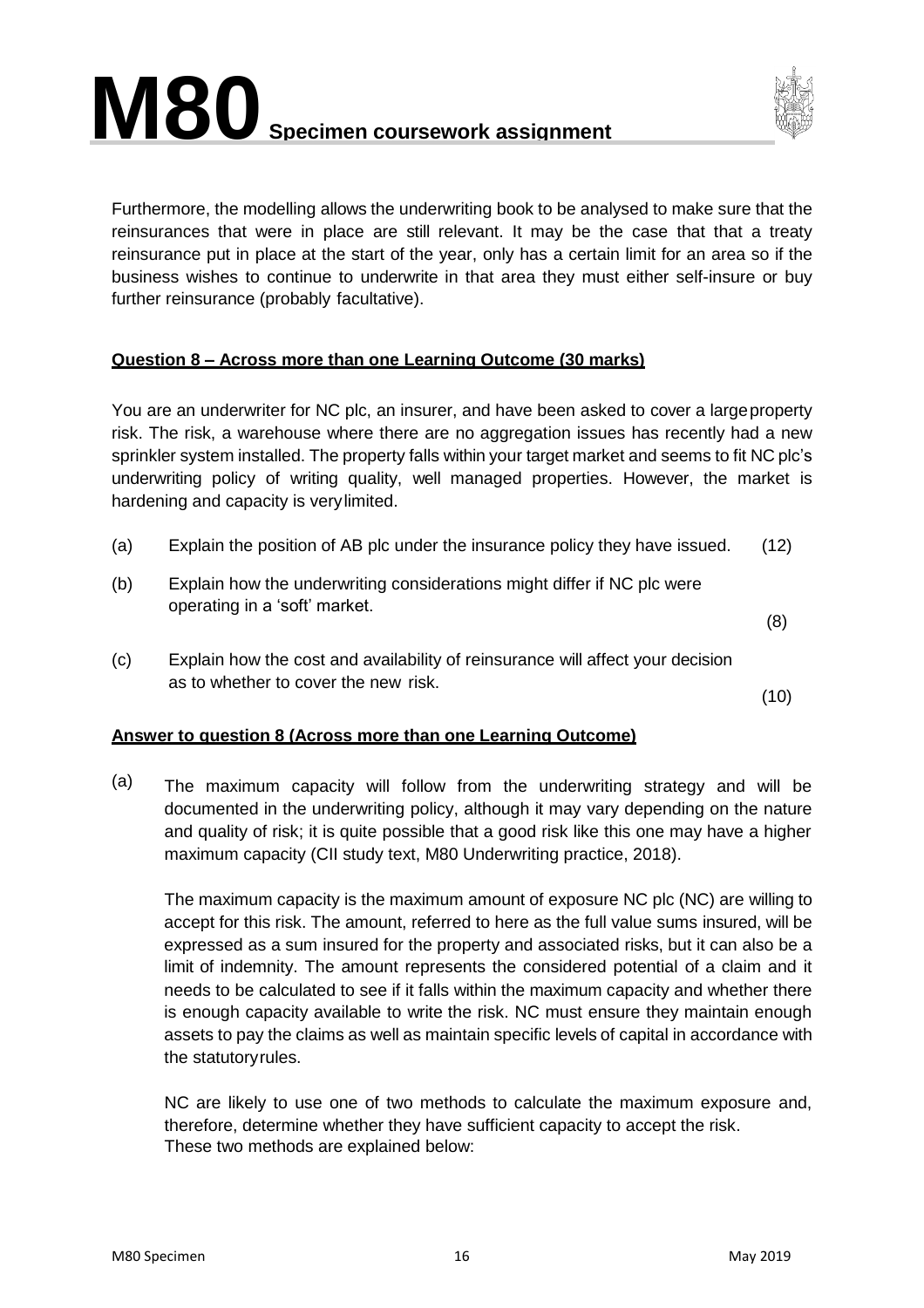

#### **Calculate the full value sums insured.**

The risk should not be seen simply as the total cost of rebuilding the warehouse if it were to be destroyed by fire, for example. A single loss can often trigger different covers, so the aggregation of the sums insured should be considered for the true maximum exposure to be calculated. In the case of a fire, both the material damage costs and the business interruption costs must be considered, for example.

#### **Estimated maximum loss (EML).**

The second method used to measure exposure is to assess the EML at this location. EML is the amount which is an accurate reflection of the worst possible financial effect that the maximum foreseeable loss would have. It is normally expressed as a percentage of the sum insured. (CII study text, M80 Underwriting practice, 2018)

The correct EML can be difficult to establish and would require a detailed site survey report where the surveyor must consider a wide range of criteria including, but not limited to the fire protections, construction material, contents of the warehouse (their nature, distribution and combustibility), the use of the building (any hazardous processes and substances), proximity to any other high-risk buildings, standard of management, housekeeping procedures and risk management.

An overestimate of the EML could mean the risk is not taken on if it falls above NC's maximum capacity, or the unnecessary purchase of reinsurance. Underestimation could lead to the risk being accepted even though it is over NC's maximum capacity limits and potentially leading to a situation where a loss is paid for where no provision has been made, resulting in poor profitability.

(b) Since the 1930's the insurance market has always been in a state of pricing flux. There is either a hard market (premium rates going up) or a soft market (premium rates going down). The reasons for this cyclical trend in the insurance market are varied and it should be noted that every insurance market follows its own pace across the globe and even within the same market; different classes of business may be at differing stages of the cycle (CII study text, M80 Underwriting practice, 2018).

The price of insurance products varies in relation to the availability of capital, which is in turn influenced by the actual or perceived profitability of the insurance market or insurance product within that market. Profitability is directly influenced by the number of claims experienced. Price instability in a hard market is caused by the in-flow of market capacity as high rates and selective underwriting lead to profitability. As market capacity increases, premiums start to fall through competitive

pressure to maintain market share. This creates what is known as a soft market.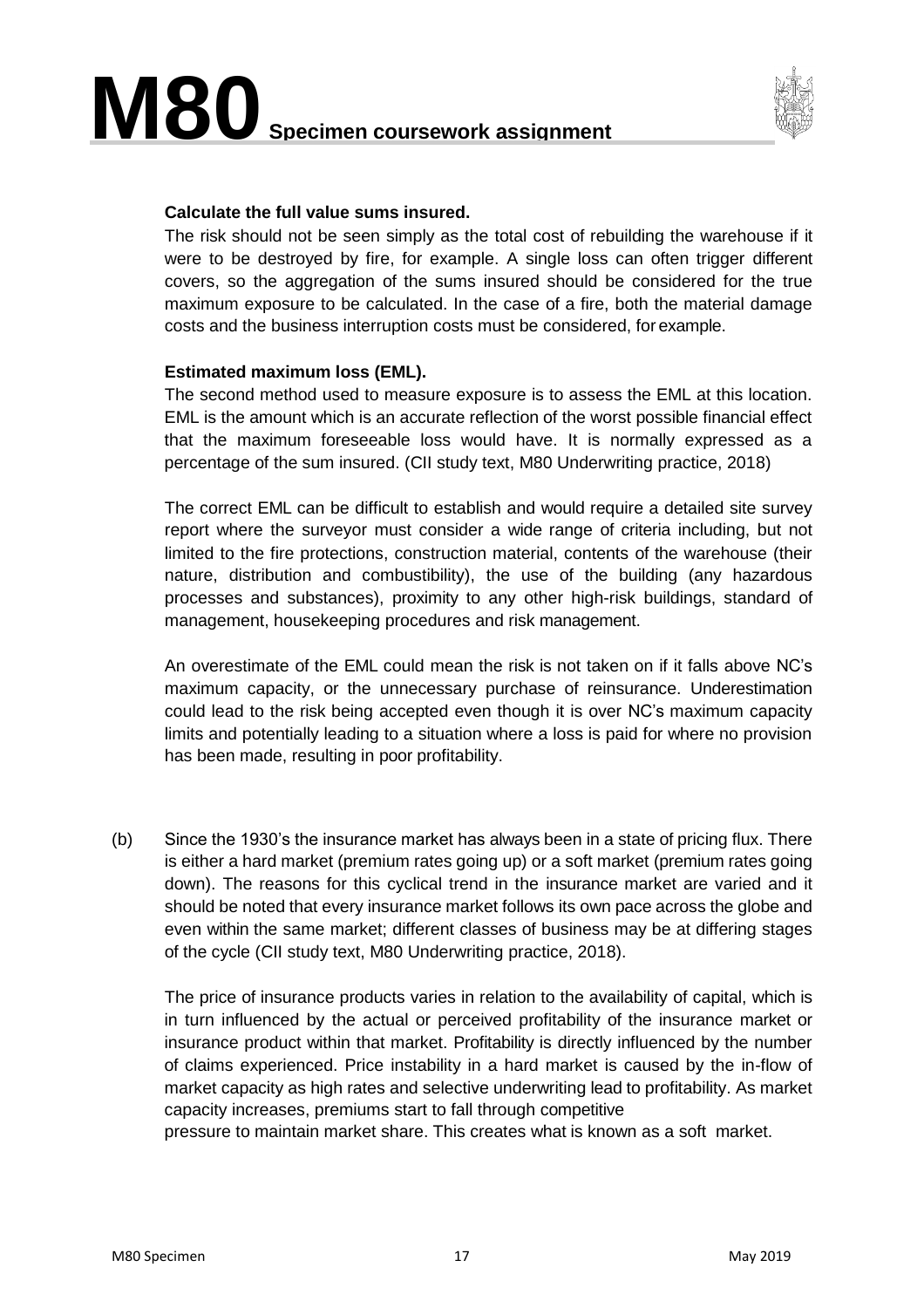



However, the lower pricing and less stringent underwriting which characterise a soft market, also lead to reduced profitability. As the returns on capital invested reduce, so too does capacity. This leads to an increase in premium and more selective underwriting. The process is illustratedbelow:



In a soft market, there is more likely to be more capacity. This will lift the maximum capacity for this risk, meaning NC will have a greater appetite to write this risk and potentially other risks as it will have more capital to write business. In addition, there will be more competition for the better risks and NC's underwriting policy may enable the underwriting and acceptance considerations to be more aggressive, or more relaxed in terms of cover restrictions and pricing, to ensure they arecompetitive.

(c) Although the insurer may have capital reserves to pay potential claims for this risk, it faces the same uncertainty of a loss occurring as the insured. Uncertainty surrounds the frequency and severity of loss which, once the risk is accepted, will be carried by NC in return for a premium. Reinsurance offers NC, as a reinsured, protection. Reinsurance offers NC stability, it frees up capital and it protects against catastrophes. However, reinsurance premiums increase the expenses element of the overall price and can reduce short term underwriting profitability.

Like insurance, reinsurance is subject to its own market cycle. In fact, reinsurance is particularly susceptible to market cycles because underwriting terms, conditions and price are generally agreed in advance of the treaty or contract period and cannot be amended mid-term. In addition, as the renewal of many large treaties is clustered around certain dates (such as  $1^{set\}$  January), the swings resulting in changes to pricing and terms are more marked than for direct insurance as the reinsurer must consider the whole year ahead.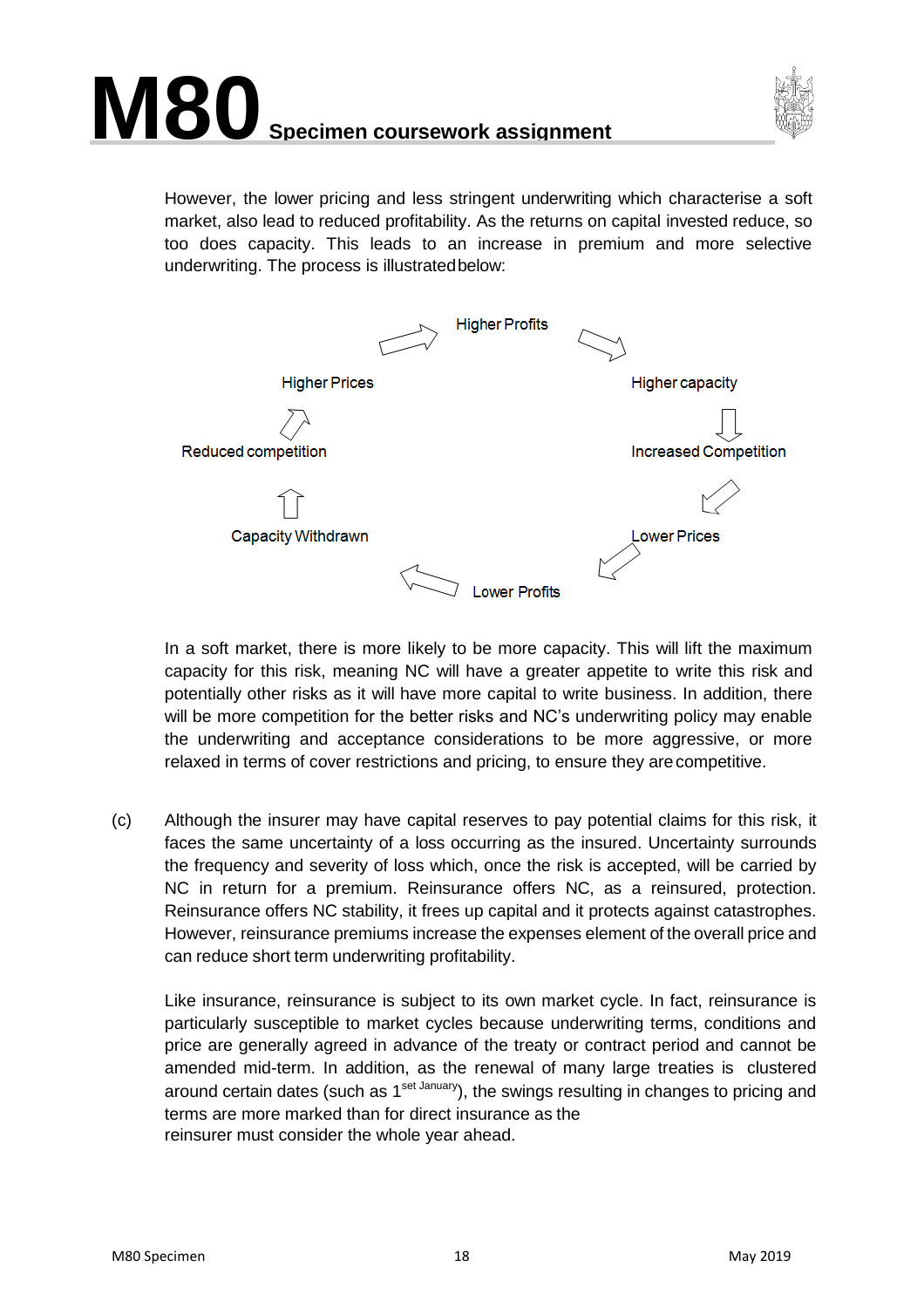



The cost and availability of reinsurance will fluctuate. However, only facultative reinsurance relating to specific risks would be incorporated in this premium as a specific cost. As reinsurance costs are a key part of an insurer's expenses, the availability and cost of reinsurance will directly affect the decision to cover the new risk. As reinsurance rates increase, NC will need to decide to purchase less reinsurance cover, or reduce the profitability of this risk. The overall decision will be dictated by the maximum capacity, the underwriting strategy and the underwriting policy (CII study text, M80 Underwriting practice, 2018).

In the end, it will come down to a decision based on profitability. Reinsurance is a key element because it directly affects profitability.

#### **Question 9 - Across more than one Learning Outcome (30 marks)**

AB plc is an insurer with a long history of successfully insuring high risk, high premium commercial properties which other insurers tend to avoid.

(a) Explain **five** key elements in AB plc's underwriting strategy which may have contributed to the success of this business.

(20)

(b) Explain the range of actions AB plc could take at each property renewal to manage an individual risk which had a particularly high number of claims.

(10)

#### **Answer to question 9 (Across more than one Learning Outcome)**

(a) AB plc's underwriting strategy is one of high risk for high gain. AB has been successful which indicates it understands the risks it underwrites and prices accordingly.

There are a range of elements which are most likely to lead to its success, I have identified the ones I believe are most likely to contribute to successful underwriting of AB's high risk, high gain strategy, these are explained below:

#### **Disciplined underwriting.**

All AB plc's underwriting activities should relate to the underwriting strategy. The underwriting strategy must be communicated clearly and be understood by all by means of business plans, broken down into key elements. The strategy should be regularly reviewed to ensure it is still appropriate and that the operation is being conducted in line with the strategy. No risk which falls outside the objectives should be accepted. Due to the high-risk nature of AB's strategy, it is even more important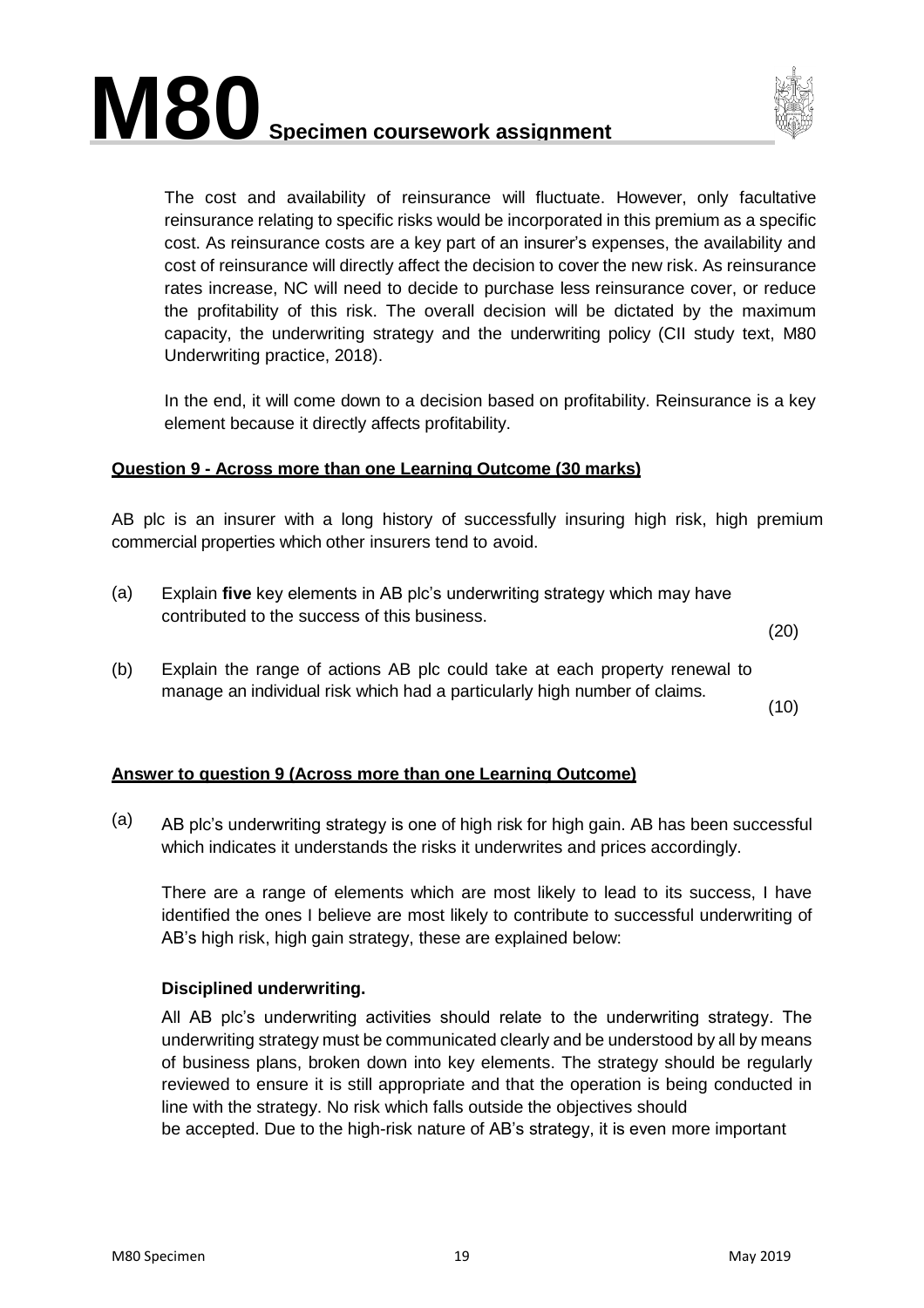

to understand each risk. It may be that underwriting surveys are conducted. Underwriters will need to trust their intermediaries and not be afraid to say no if risks do not meet target parameters.

#### **Appropriate pricing.**

This is essential to ensuring profitability. The premiums charged should be in line w i t h the risks accepted and anyone involved in establishing price must have a good understanding of the elements that contribute to price, expenses, risk premium, profit and capital. The price must also be acceptable to ensure a high enough take up and good communications with intermediaries is essential in achieving an understanding of the market's response to the price. A very detailed understanding of maximum loss is required in relation topricing.

#### **Good use of claims information.**

The business will not be profitable if the claims history is not understood. This requires careful analysis and excellent lines of communication between the underwriting, claims and actuarial functions. An awareness of the limitations of historical, statistical data is also required, as is an ability to project forward in terms of forecasting, identifying trends and understanding the market as well as an ability to look back. Aggregation may be an issue and there will certainly be a need for catastrophe modelling and it could well b e that AB has very sophisticated modelling systems which give them an advantage over competitors who do not have access to such facilities. A good claims team will also reduce claims leakage (this is where a claim is settled which should not have been or where settlement is at a greater cost than it should have been) which means that your net claims margin will reduce. This is essential in any business but more so when dealing with high risk business as the potential exposure and amount of losses is greater.

#### **Good use of reinsurance.**

Reinsurance is essential to profitability in that it provides protection of the book, frees up capital to write more business, maintains claims stability and protects against catastrophes. However, buying too much will reduce profitability and it will be important to understand the reinsurance market so the most competitive cover can be sourced. The reinsurance strategy must be in line with and directly support the underwriting strategy. The company's ability to buy reinsurance at an advantageous rate and negotiate a good deal on its outwards coverage is vital. AB will need to make sure that the coverage is the same as the direct placements and that the reinsuring underwriters are stable as any that go into liquidation will affect the company's bottom line profit.

#### **Goal orientation.**

For AB to remain profitable, everything it does must be in line with a clear set of goals which are, in turn, derived from the corporate strategy.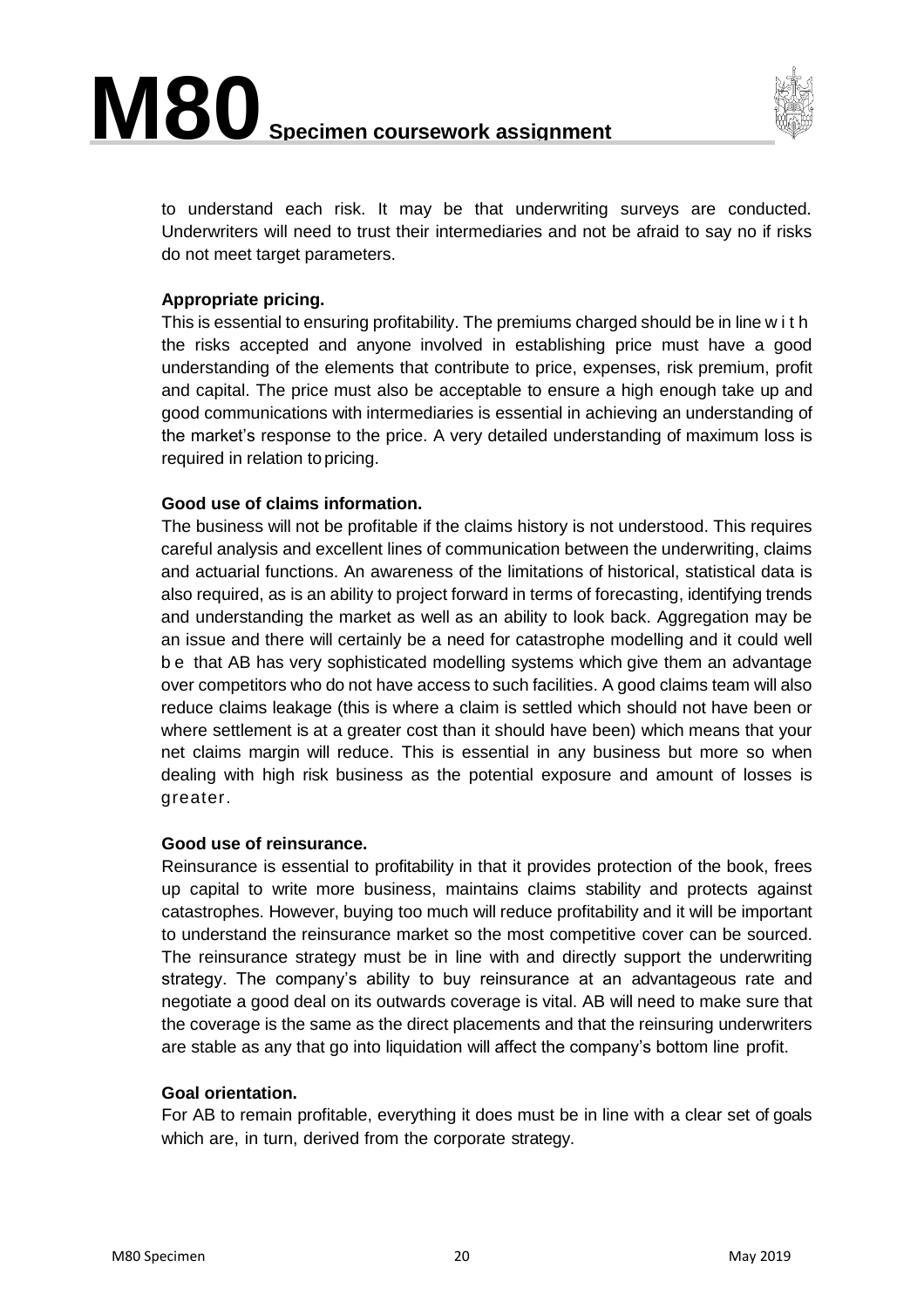

There will be a 12 month, 2 year and 5 year plan against which performance can be measured and appropriate corrective action taken where required.

(b) At renewal, there are a range of options available for AB to take for a risk that has experienced a particularly high number of claims. AB can choose not to offer renewal terms. Alternatively, AB could increase the premium, or change the terms of the cover, or use a combination of premium increase and cover changes. AB is an insurer who has experience at writing high risk business, so it may choose the later. The key is to analyse the losses which have occurred to look for potential patterns, or emerging trends in the loss history and act which is appropriate to reduce the exposure or increase the premium to ensure profitability.

It may be that the risk has simply experienced many unique unrelated losses. If that is the case, it may be possible to apply a premium calculation based on the claims generated. This is known as 'burning cost'. This method is an experienced- based method that translates the actual incurred losses into a rate against a measure of exposure. For this method to be valid, a sufficiently high number of claims must be analysed to ensure the result is reliable and unlikely to have occurred by chance. In this case, a significant increase in premium may result in the insured investing in risk management that will naturally reduce the incidence of future claims. The burning cost method is transparent in that the insured will understand how it is calculated and takes into consideration only the individual risk history.

However, AB could apply terms which require the insured to carry out specific risk management activity that will improve the risk (such as change the composition of certain materials used in construction, conduct fleet risk management, or install a sprinkler system). If there are a high number of lower value claims, AB could also increase the excess, so that the insured is effectively self- insuring these claims. (CII study text, M80 Underwriting practice, 2018) If the moral hazard is high and traditional risk management has not worked, a co-insurance clause may be applied. Cover exclusions could also be applied to improve the risk from the insurer's perspective.

AB could increase the amount of stop-loss reinsurance that it purchases and charge the costs on to the client.

With a high return on investment, it may still be possible to generate profit with an underwriting loss. However, if the losses are too high, the premium that AB may have to charge to be profitable may be too great for the insured to accept.

The key is to conduct careful analysis of the claims and take appropriate action.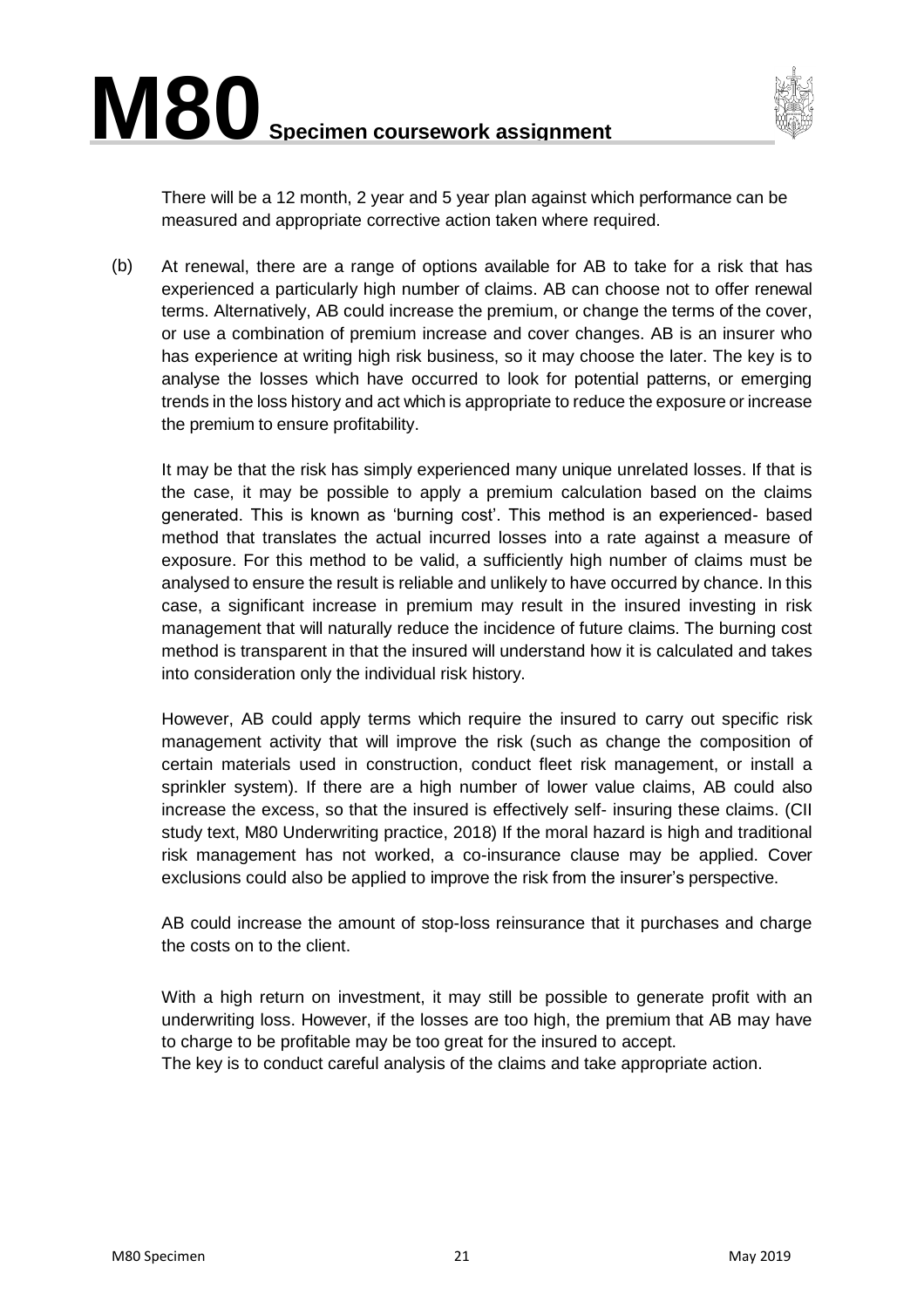

#### **Question 10 - Across more than one Learning Outcome (30 marks)**

DE plc, an insurer, has the following claims information for its motor account:

| Number of claims (x) | <b>Probability P (x)</b> |
|----------------------|--------------------------|
|                      | 0.10                     |
| o                    | 0.25                     |
|                      | 0.35                     |
|                      | 0.20                     |
|                      | 0.05                     |
|                      | 0.05                     |
| <b>Total</b>         |                          |

| Cost of claim (x) | <b>Probability P (x)</b> |
|-------------------|--------------------------|
| £250.00           | 0.50                     |
| £600.00           | 0.35                     |
| £1,200.00         | 0.07                     |
| £1,500.00         | 0.05                     |
| £2,100.00         | 0.03                     |

(a) Using the above claims information, calculate, **showing all your workings**, the expected total value of claims.

(5)

(b) Explain the limitations of using statistical data when estimating the likely future claims experience for DE plc's motor insuranceaccount.

(5)

#### **Burning Costs**

| <b>Underwriting year</b> | <b>Insured Values</b> | <b>Incurred Claims</b> |
|--------------------------|-----------------------|------------------------|
| 2011                     | £500,000.00           | £100,000.00            |
| 2012                     | £750,000.00           | £150,000.00            |
| 2013                     | £800,000.00           | £400,000.00            |
| 2014                     | £1,000,000.00         | £700,000.00            |
| <b>Totals</b>            |                       |                        |
|                          |                       |                        |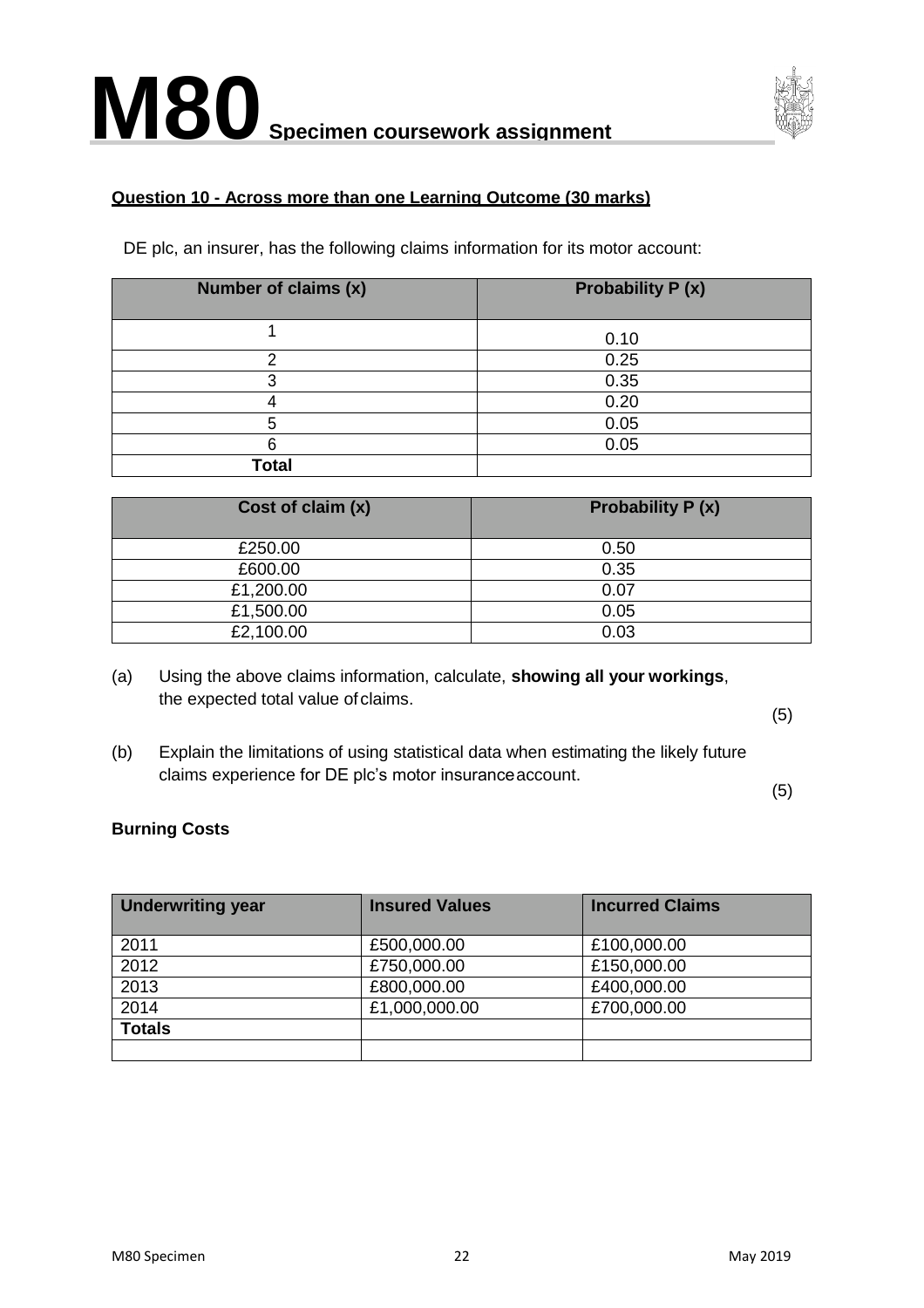



- (c) Using the above information, calculate, **showing all your workings**, the burning cost for each year of account and the total aggregate for the period 2011 to  $2014.$  (5)
- (d) Explain, with justification, **five** underwriting actions DE plc could take to seek to improve the cost of claims in future underwriting years.

(15)

#### **Answer to question 10 (Across more than one Learning Outcome)**

 $(a)$  The expected total value of all claims is the sum of each of the individual expected values for each claim. The expected values are a multiple of the number of claims, their values and their probability (CII study text, M80 Underwriting practice, 2018). The calculations for each expected value and the total expected value are shown in the tables below:

| <b>Number of</b><br>claims | <b>Probability</b> | <b>Expected Value</b><br>(Number of<br>claims x |
|----------------------------|--------------------|-------------------------------------------------|
|                            | 0.1                | 0.1                                             |
|                            | 0.25               | 0.5                                             |
|                            | 0.35               | 1.05                                            |
|                            | 0.2                | 0.8                                             |
|                            | 0.05               | 0.25                                            |
|                            | 0.05               | 0.3                                             |
|                            | <b>Total</b>       | 3                                               |

The two totals, once multiplied now represent the total expected value of the claims shown on DE plc's motor account claims:

 $3 \times$  £557 which = £1671

- (b) When estimating the likely future claims experience for DE plc's motor insurance account, care should be taken not to place an over reliance on statistical historical data. The data must be reliable and relevant. There should also be an understanding by DE plc's underwriters and claims managers, that the past claims data may not be indicative of future claims where the following is likely to occur:
	- Changes to the underlying risks. For example, offering fully comprehensive cover where third party only was being offered.
	- Changes to the policy wording following the addition of exclusions or policy limits, thereby eliminating losses which have occurred in the past.
	- Changes in exposure over time, such as a change to the premium base.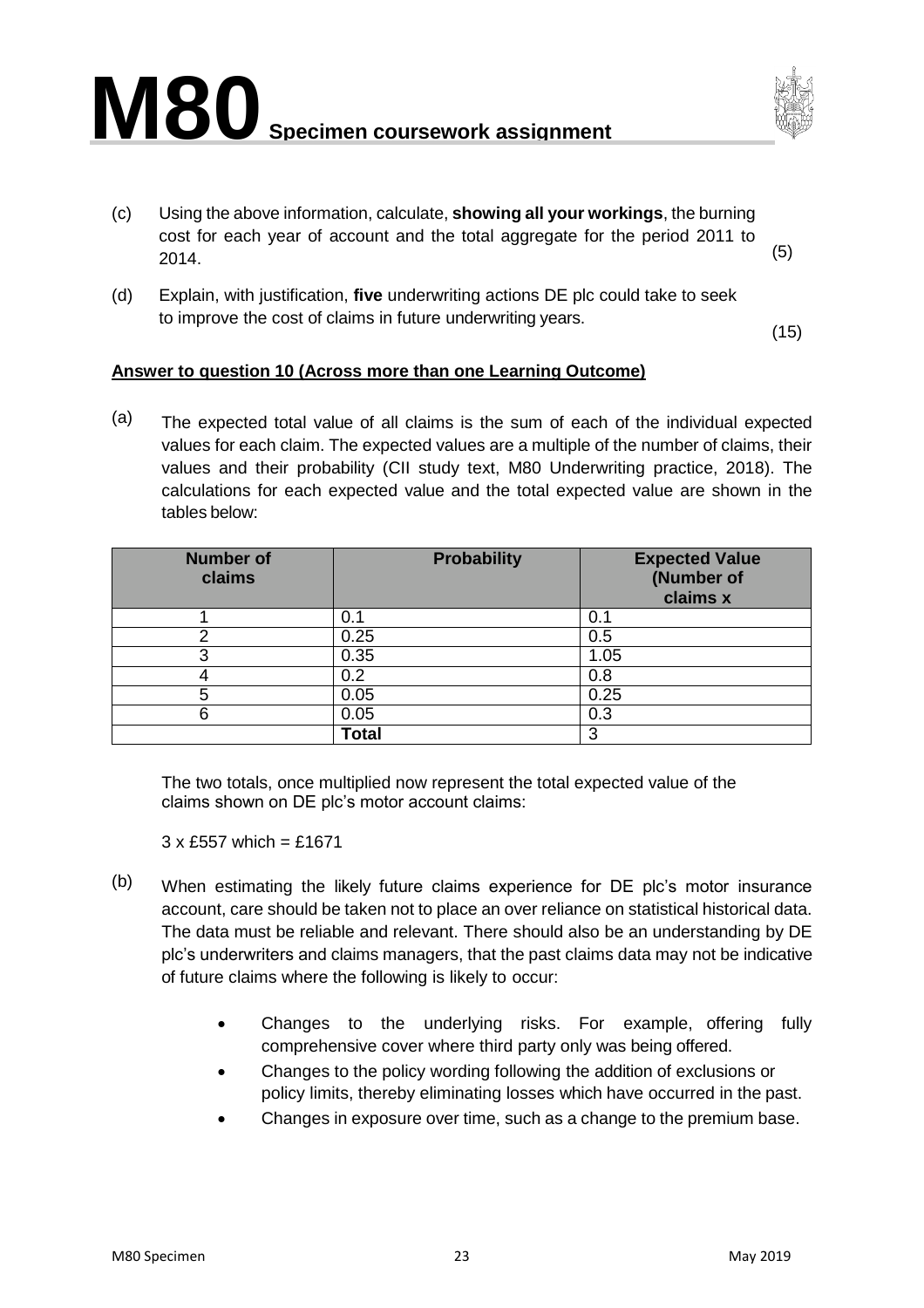



• Changes in legislation (motor insurance is compulsory and there may be changes in the law).

(CII study text, M80 Underwriting practice, 2018)

These unplanned events can change both the frequency and or severity of future claims. The impact of future exposure periods should be understood considering any potential changes that will affect or disrupt the reliance on past data.

(c) The burning cost for each year of account and the total aggregate for the period 2011 to 2014 are shown in the table below. The burning costs are calculated using t h e following formula:

Incurred costs/Insured Value x 100 to express as a percentage e.g. for 2011:

100,000/ 500,000 \* 100 = 20%

The Aggregate burning cost is the sum of the Incurred claims divided by the sum of the Insured Values. This value is multiplied by 100 so it can be expressed as a percentage

1350 000 / 3050 000 \* 100 = 44%

#### **Burning Costs**

| <b>Underwriting year</b> | <b>Insured Values</b> | <b>Incurred Claims</b> | <b>Burning Cost</b> |
|--------------------------|-----------------------|------------------------|---------------------|
| 2011                     | £500,000.00           | £100,000.00            | 20.00%              |
| 2012                     | £750,000.00           | £150,000.00            | 20.00%              |
| 2013                     | £800,000.00           | £400,000.00            | 50.00%              |
| 2014                     | £1,000,000.00         | £700,000.00            | 70.00%              |
| <b>Totals</b>            | £3,050,000            | £1,350,000             | 44%                 |

- $(d)$  There is a range of underwriting actions DE plc could take to improve the cost of claims in the future. High quality claims analysis should be able to identify trends that would allow the cover to be adjusted to eliminate some of the losses. These include:
	- **1. Age or experience restrictions** could be applied. If a trend is emerging for young driver losses, or losses on high performance cars this would be quite effective. Age restrictions could be linked to engine performance or even experience on type.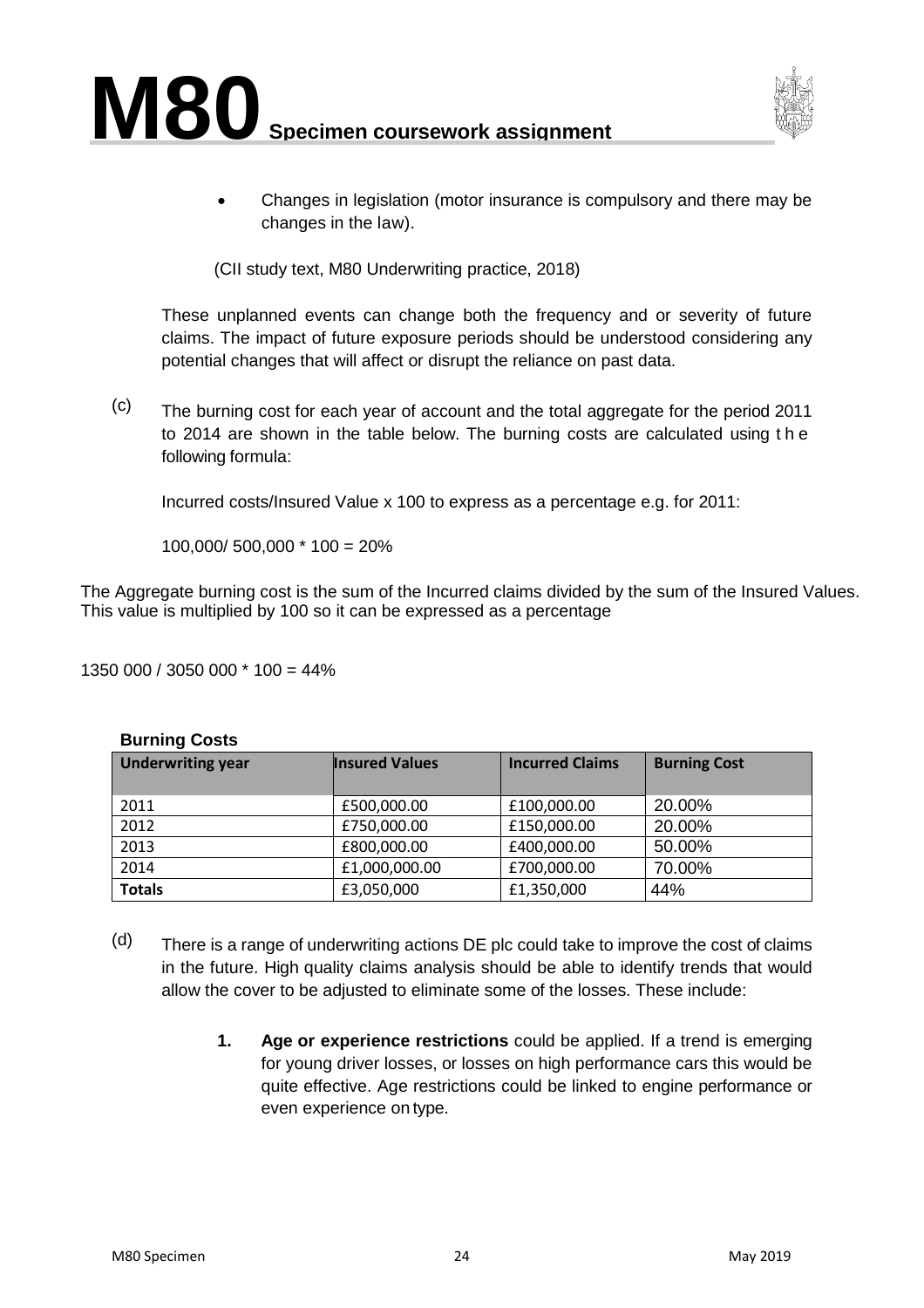

- **2.** If there are a high volume of smaller value claims, the excess could be increased. Is would effectively impose a level of self-insurance on the insured as they would pay for the first part of anyclaim.
- **3.** Limitations on cover, or premium increases could also be applied for drivers with driver related **convictions,** such as speeding or drink related issues. Once again, good quality claims analysis would indicate if this would be effective.
- **4.** The cost of claims could also be reduced by ensuring that the **claims supplier network** remains cost effective. It may be that deals can be agreed with suppliers and repair networks in return for a clause which would limit insured's to using only insurer approved suppliers for vehicle and accident repair.

**Claims function performance**. If the claims costs are high, it may be that the claims function is not operating correctly and claims maybe paid which fall outside the cover. The underwriting function needs to work closely with the claims function to ensure good communication, so that the claims team only pay the claims they should and the underwriting function obtain accurate claims data.

#### **Reference list**

Philip Piddle ACII & Mark Wallace BA, FIA (2018), *M80/P80 Underwriting practice*, The Chartered Insurance Institute.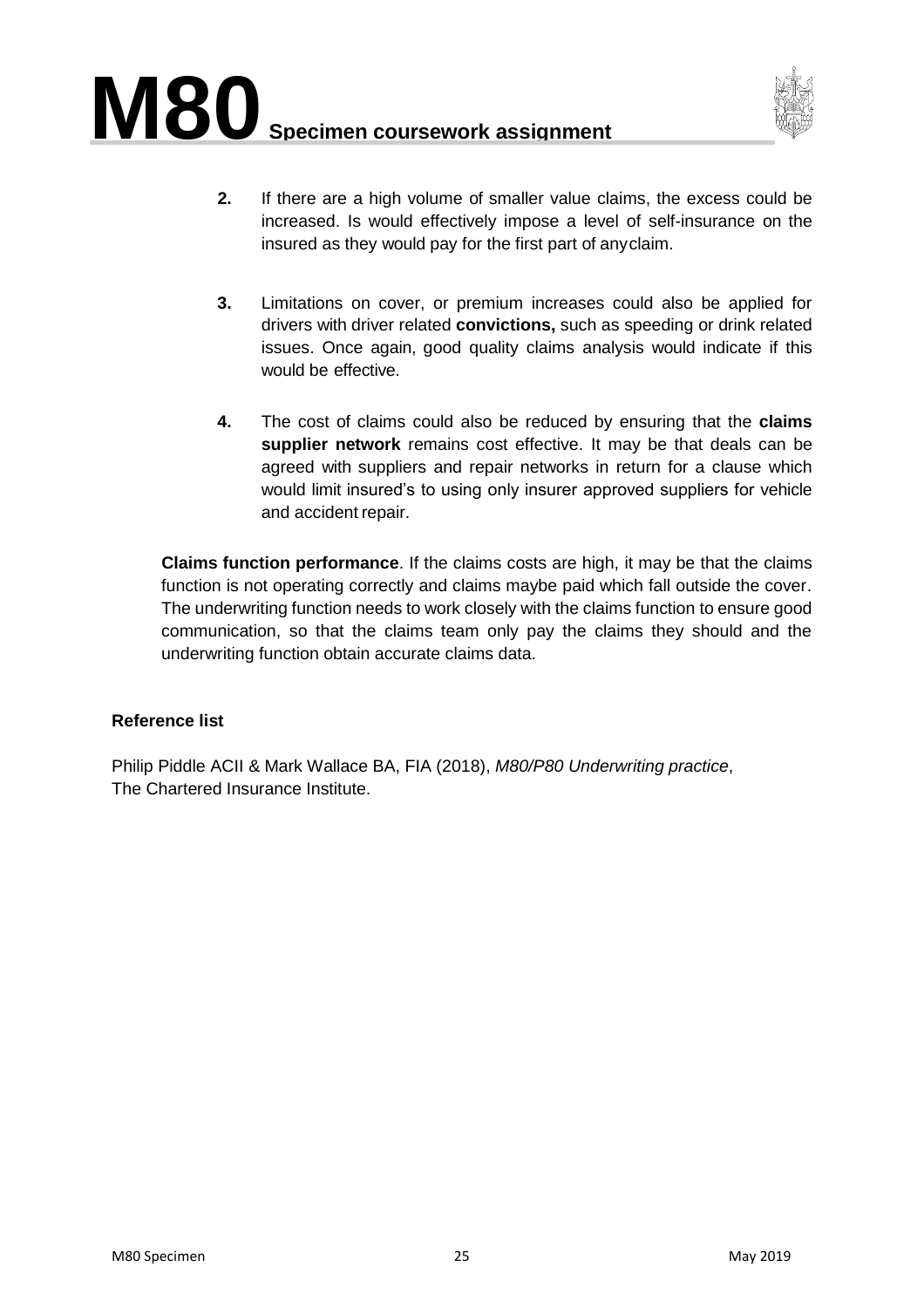

#### <span id="page-25-0"></span>**Question deconstruction and answer planning**

The following three plans are based on 10, 20 and 30 mark questions respectively.

#### **Question 1 - Learning Outcome 1 (10 marks)**

TC plc, a UK-based commercial property owner, has a portfolio of small offices in the UK, which are insured on a traditional risk transfer basis. TC plc is currently negotiating to purchase a high value office block in the UK. TC plc's UK-based insurance broker needs to place the high value office block with a suitable insurance organisation.

Explain, with justification, two types of insurance organisation that the insurance broker might consider suitable to cover this risk. (10)

#### **Question deconstruction**

- Review learning outcome 1 in the course material and the relevant information in the study text.
- Highlight the instructions within the question (which are circled in redabove).
- What is the context? UK-based and high value office block.
- The question asks for two types of insurance organisations. This means that you should spend an equal amount of time and effort in your answer in relation to each type of insurance organisation.

#### **Answer plan**

- Explain your two likely organisations. For example, a proprietary insurer who has or can get reinsurance and a Lloyd's syndicate who can share the risk ifappropriate.
- Discuss each organisation and how they would each be able to cover therisk.
- As this is a 10-mark question, your answer should be shorter than the answers to either a 20 or 30 mark question.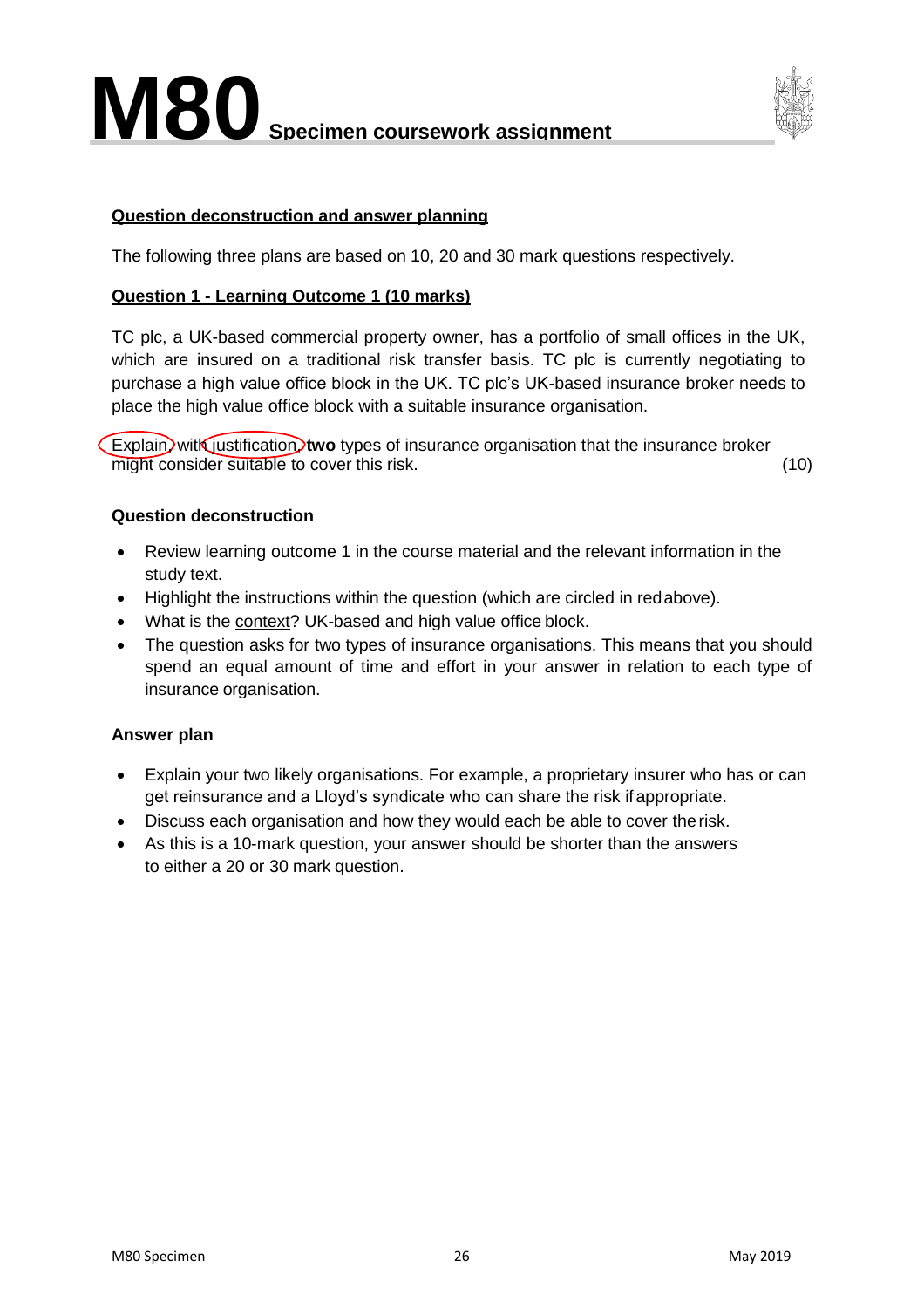

#### **Question 2 - Learning Outcome 2 (20 marks)**

SD plc, a UK-based insurer, has offices located in twelve countries. Its innovative approach and exceptionally good performance has led to rapid expansion.

Competitors are now targeting SD plc's customers and this has led to a reduction in SD plc's operating performance. SD plc has recognised this competitive environment and has therefore decided to recruit a new Chief Executive Officer (CEO) to drive the business forward.

- (a)  $\oint$  dentify, with justification, the most appropriate management style the new CEO, of SD plc, might use. (5)
- (b) Analyse **two** advantages and **three** disadvantages of the style that you have identified for SD plc, given the scenario above. (15)

#### **Question deconstruction**

- Review learning outcome 2 in the course material and the relevant information in the study text.
- Highlight the instructions within the question (which are circled in redabove).
- Consider the context which includes the planned appointment of a new CEO, historic innovation and growth; and recent competition.
- The 15 marks in part (b) are awarded for relevant advantages and disadvantages which are clearly linked to the chosen management style.

#### **Answer plan**

- Part (a): You need to **identify** and **justify** the most appropriate style. This needs to be linked to the scenario so that the style chosen is appropriate for SD plc.
- Part (b): For the style listed above you now need to analyse in depth two advantages and three disadvantages. You must refer to the scenario when looking at these. Marks are allocated for the advantages and disadvantages (which are justified), followed by a brief conclusion.

As this is a 20 mark question, your answer should be longer than the answer to a 10 mark question but shorter than the answer to a 30 mark question.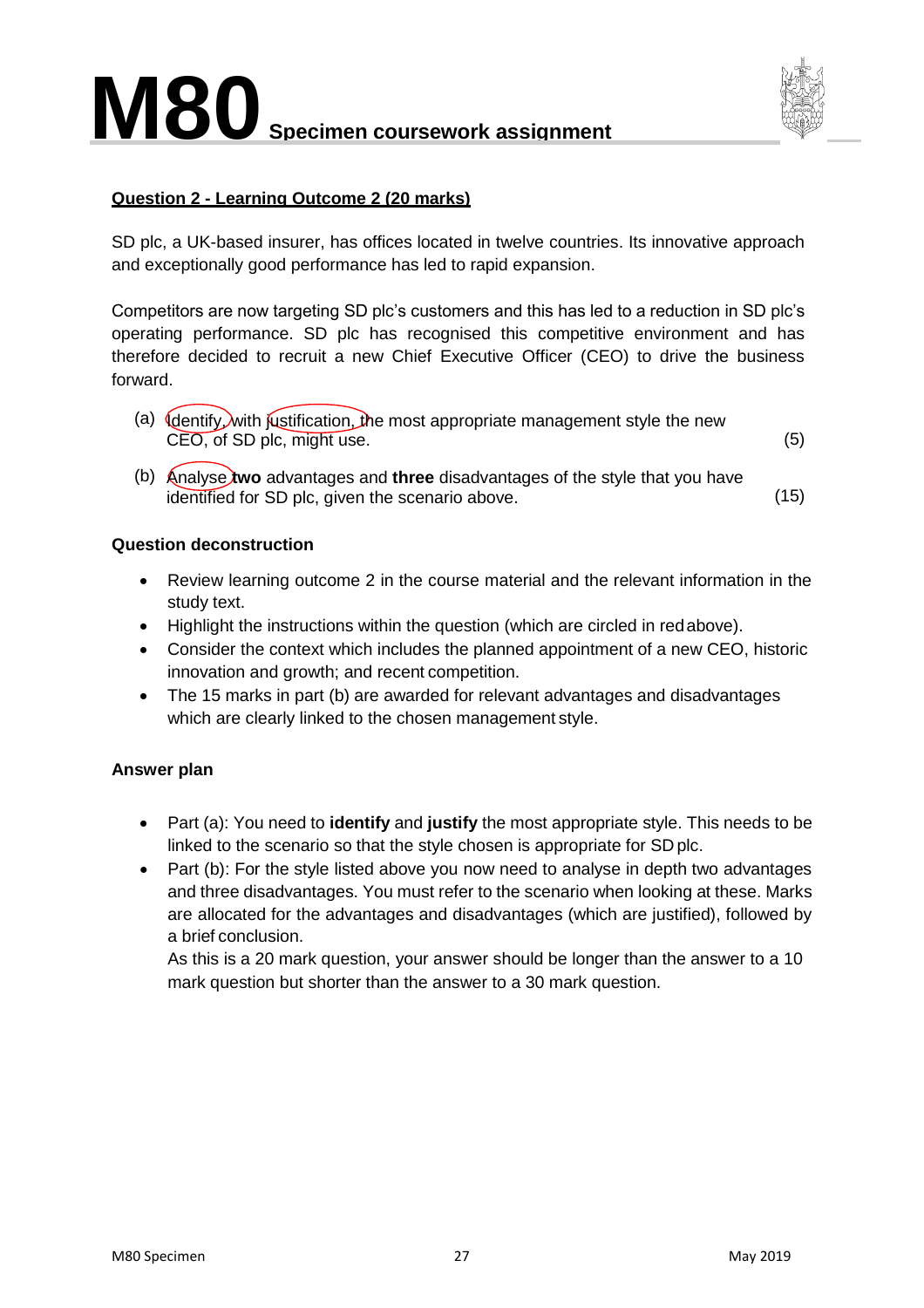

#### **Question 5 - Learning Outcome 5 (30 marks)**

CG plc, a UK-based insurance broker, is evaluating a manufacturing company as a potential long-term customer, using the manufacturing company's financial statements for last year. This evaluation is focused on the income statement/profit and loss account, balance sheet and cash flow statement.

The manufacturing company reported an annual profit of £400 million in 2015, with a net cash outflow of £250 million in the same period. The company has expanded its business in the last six months, in an environment where products become obsolete quickly. It responded to this fast-changing environment, by acquiring £150 million of new production machinery in 2015. The company gives its customers considerable time to pay their bills.

- (a)  $\langle$  Analyse the potential risks to CG plc if the manufacturing company becomes their customer, based on the above information. (20)
- (b) Identify, with justification, **five** additional items of financial information that CG plc would find helpful in arriving at a final decision. (10)

#### **Question deconstruction**

Review learning outcome 5 in the course material and the relevant information in the study text.

- Highlight the instructions within the question (which are circled in redabove).
- Consideration of the context which is the long-term financial viability of a potential customer. The scenario also tells you the following limited information relating to2015:
	- $\blacksquare$  Profit of £400m in 2015.
	- Cash outflow of £250m in 2015.
	- Expanded business in the last 6 months, but products becoming obsolete quickly.
	- Acquired £150m of new production machinery in 2015.
	- Customers have considerable time to pay bills.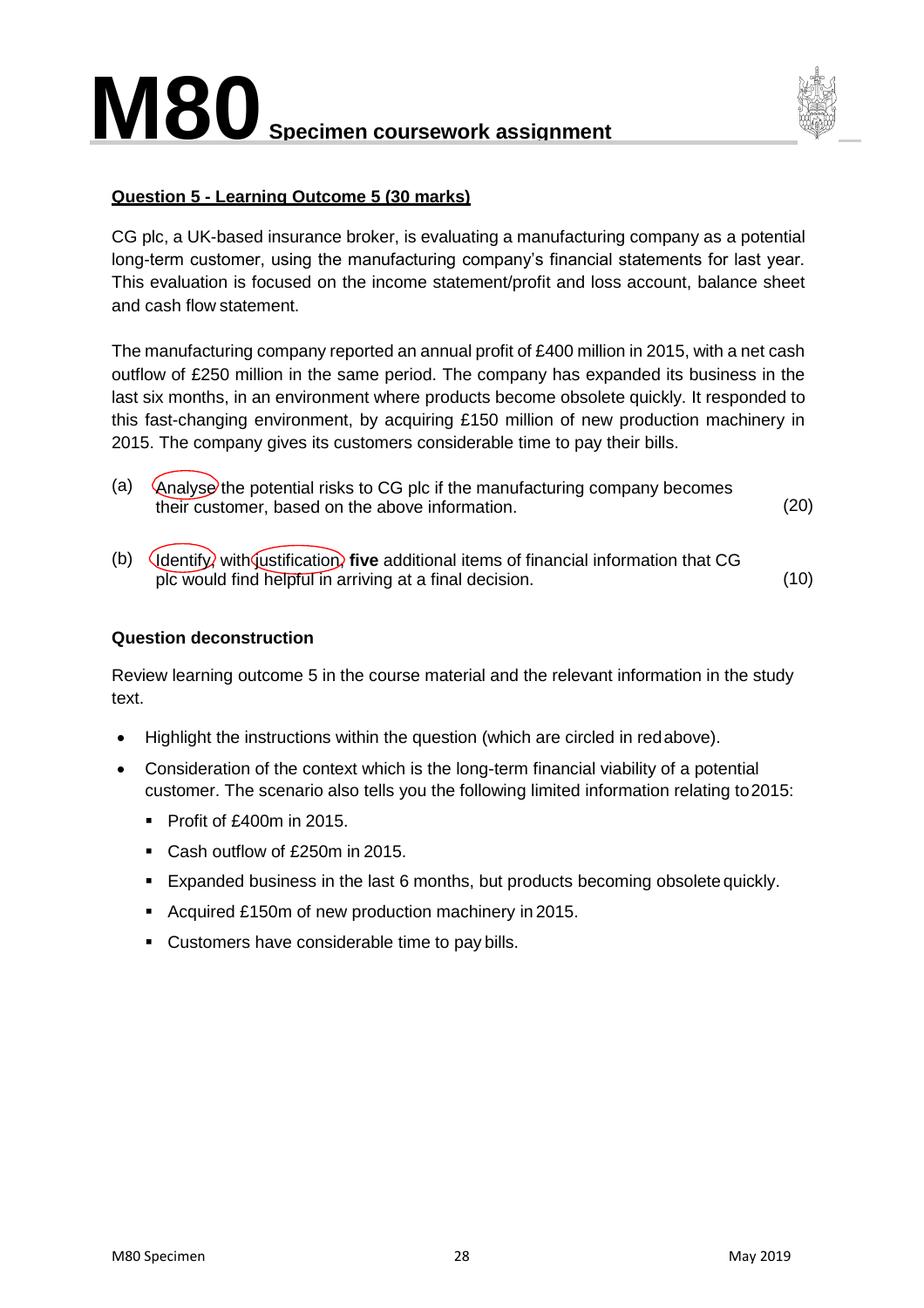

#### **Answer plan**

- Part (a) is worth 20 marks and part (b) is worth 10 marks, so each needs to be answered accordingly in length and depth. In part (a) each of the profit, cash outflow, expanded business, new machinery acquisition and customers' bill payment needs to be analysed in detail. Make conclusions about the potential risks.
- In part (b) identify with justification the additional financial information required. There should be a sentence or two for each justification. The financial information should fill the gaps from the scenario.

As this is a 30 mark question, your answer should be longer than the answers to 10 and 20 mark questions.